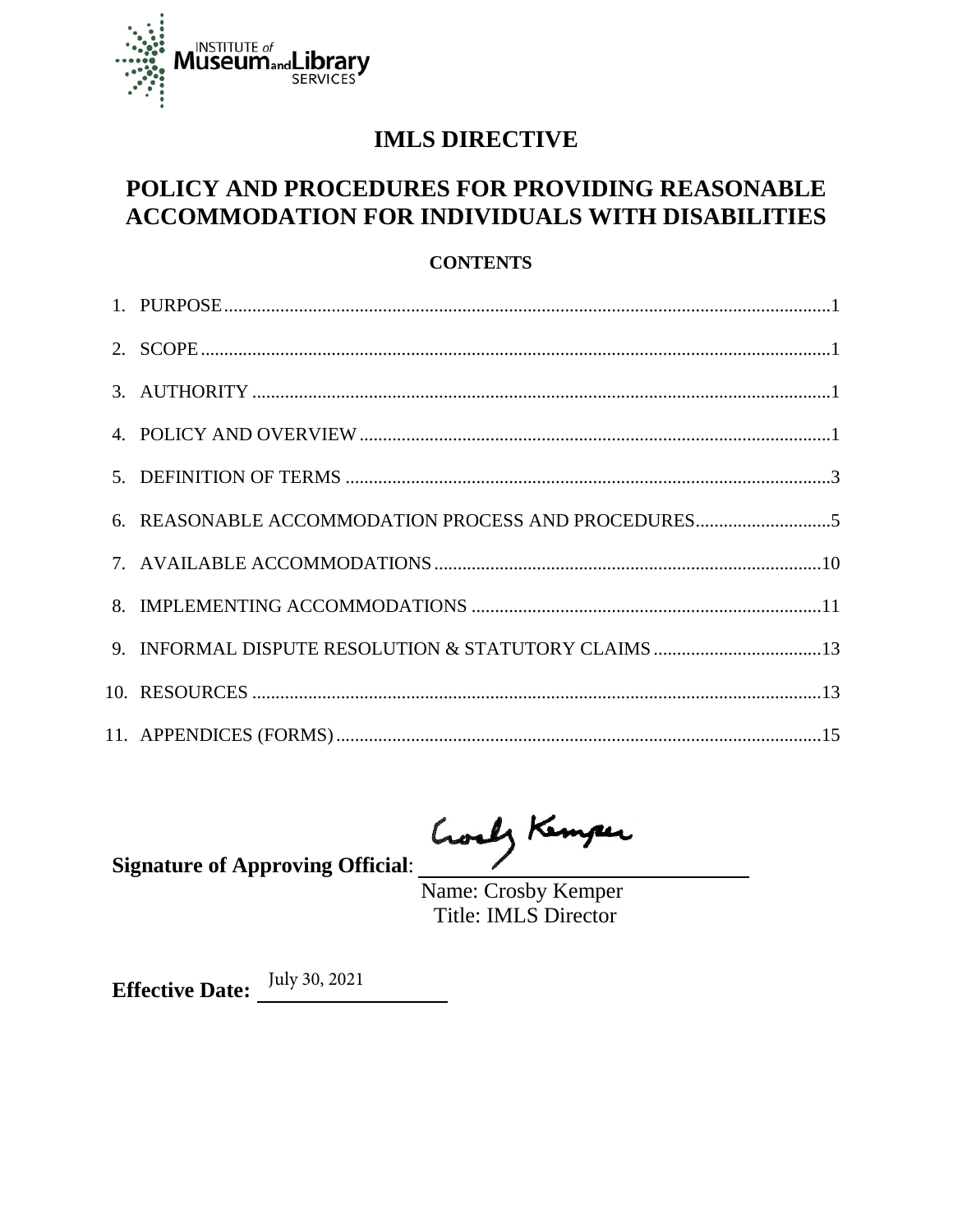## **1. PURPOSE**

 This Directive ("Reasonable Accommodations Directive" or "RA Directive") establishes the reasonable accommodations to employees and applicants with disabilities. This RA Directive Institute of Museum and Library Services (IMLS) policy, roles, and procedures for providing also establishes the agency's policy and procedures for processing requests for Personal Assistance Services (PAS).

## **2. SCOPE**

The policy and procedures set out in this RA Directive apply to all IMLS employees and applicants for employment who have a disability and seek reasonable accommodations and/or Personal Assistance Services (PAS).

## 3. **AUTHORITY**

- A. Equal Employment Opportunity Commission's (EEOC) Policy Guidance on E.O. 13164 of July 26, 2000, requires all federal agencies to establish procedures to properly handle requests for reasonable accommodations.
- B. 29 U.S.C. 791, the Federal Rehabilitation Act of 1973; the Workforce Innovation and Opportunity Act of 2015.
- C. 29 CFR Part 1614, Federal Sector Equal Employment Opportunity.
- D. Executive Order 13164 and 29 CFR Part 1614, as amended January 3, 2017, *EEOC Final Rule: Affirmative Action for Individuals with Disabilities in Federal Employment,*  other things, requirements for agency reasonable accommodations policies and *Rehabilitation Act 2*9 C.F.R. § 1614.203 (January 3, 2017) (Rule), delineating, among procedures and including Personal Assistance Services (PAS) for individuals with specific targeted disabilities.
- E. The Americans with Disabilities Act of 1990 (as amended), 42 U.S.C. § 12101, et seq.

## **4. IMLS POLICY AND OVERVIEW**

It is the policy of the Institute of Museum and Library Services to provide reasonable job accommodations for employees and job applicants with disabilities consistent with applicable law and regulations, including Executive Order 13164; the Rehabilitation Act of 1973, as amended, 29 U.S.C. § 794; 42 U.S.C. §§ 12101, et seq.; and 29 C.F.R. Part 1630, using an interactive process that responds to requests for reasonable accommodations in a flexible, confidential, and objective manner.

This RA Directive describes the procedures, roles, and responsibilities for processing requests for reasonable accommodations and Personal Assistance Services (PAS); it also provides examples of types of accommodations and PAS.

Although many individuals with disabilities can apply for and perform jobs without any reasonable accommodation, there may be workplace barriers that prevent others from performing jobs they could do with some form of accommodation. These barriers may take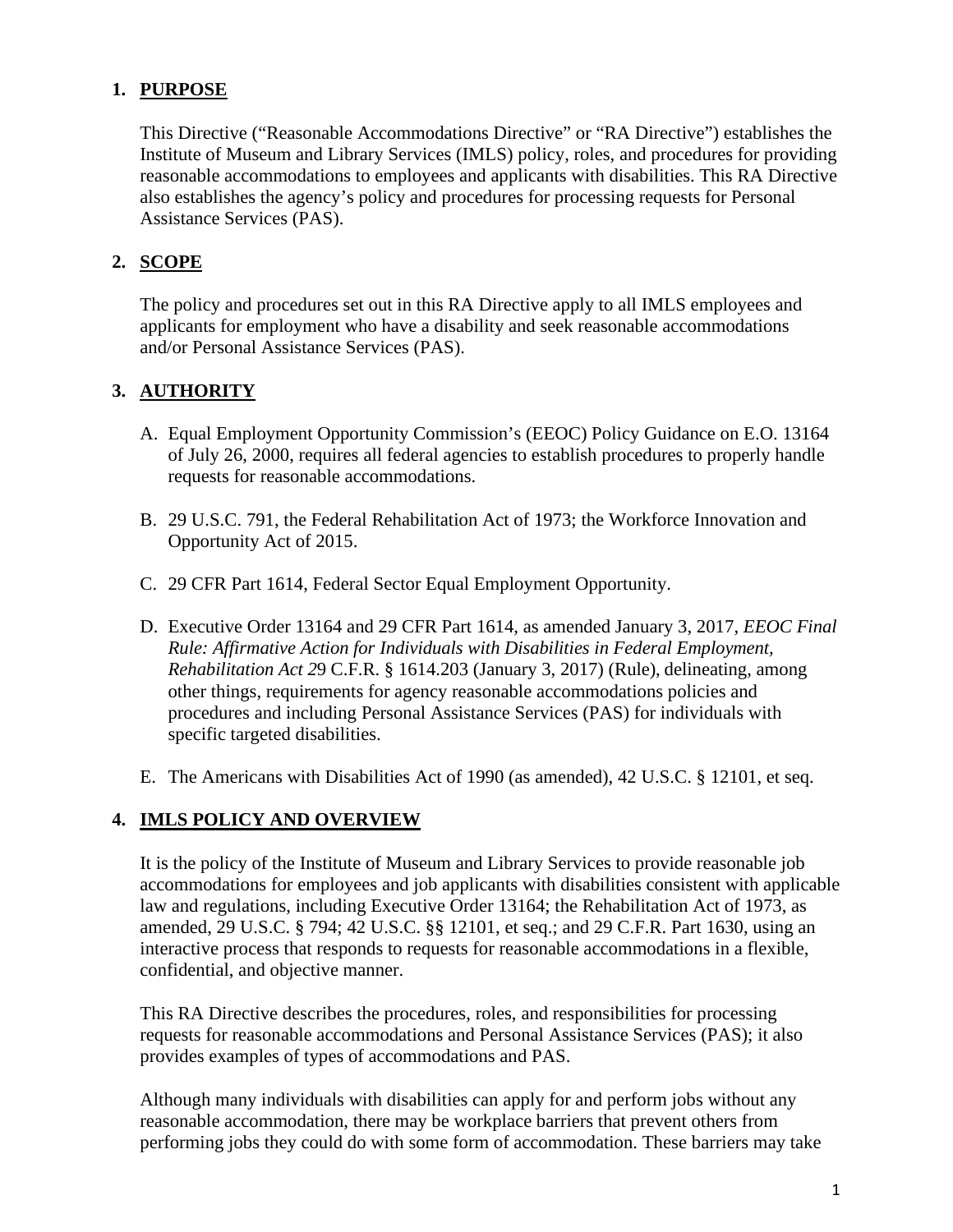the form of physical obstacles (such as inaccessible facilities or equipment), or procedures (such as rules concerning when work is performed, when breaks are taken, or how essential or marginal functions are performed). A reasonable accommodation modifies or removes workplace barriers for individuals with disabilities.

 This RA Directive provides examples of the types of accommodations that are appropriate accordance with the agency's procedures and instructions. The examples of accommodations accommodations that may be provided. IMLS will provide reasonable accommodations to qualified employees—whether the employees work full-time or part-time or whether they are and that IMLS generally will provide to employees and applicants with disabilities, in identified in this policy are not exhaustive; instead, they illustrate the broad spectrum of considered probationary.

 eating. Medical conditions or targeted disabilities an employee may have that may be more job-related tasks, such as filing or using a computer. The policies and procedures in this RA Directive apply to both reasonable accommodation requests and PAS requests. Personal Assistance Services (PAS) assist an employee or applicant perform basic life activities, including, for example, removing or putting on clothing, using the restroom, or likely to require PAS include missing limbs or spinal cord paralysis. Personal Assistance Services are not the same as reasonable accommodations, which help individuals perform

## **5. DEFINITION OF TERMS**

For purposes of this RA Directive, and pursuant to 29 C.F.R.  $\S$ § 1614.203(d)(3)(i)(A) & 1630.2, the definition of terms are as follows:

- A. Disability With respect to an individual: (i) a physical or mental impairment that substantially limits one or more major life activities of such individual; or (ii) a record of such an impairment; or (iii) being regarded as having such an impairment.
- B. Essential Job Functions Fundamental job duties of the employment position an individual with a disability holds or desires; they do not include the marginal functions of the position.

 A job function may be considered essential for any of several reasons, including, but not limited to, the following:

- (i) The position exists to perform that function;
- (ii) The limited number of employees available among whom the performance of that job function can be distributed; and/or
- (iii) The incumbent in the position is hired for his or her expertise or ability to perform the particular function.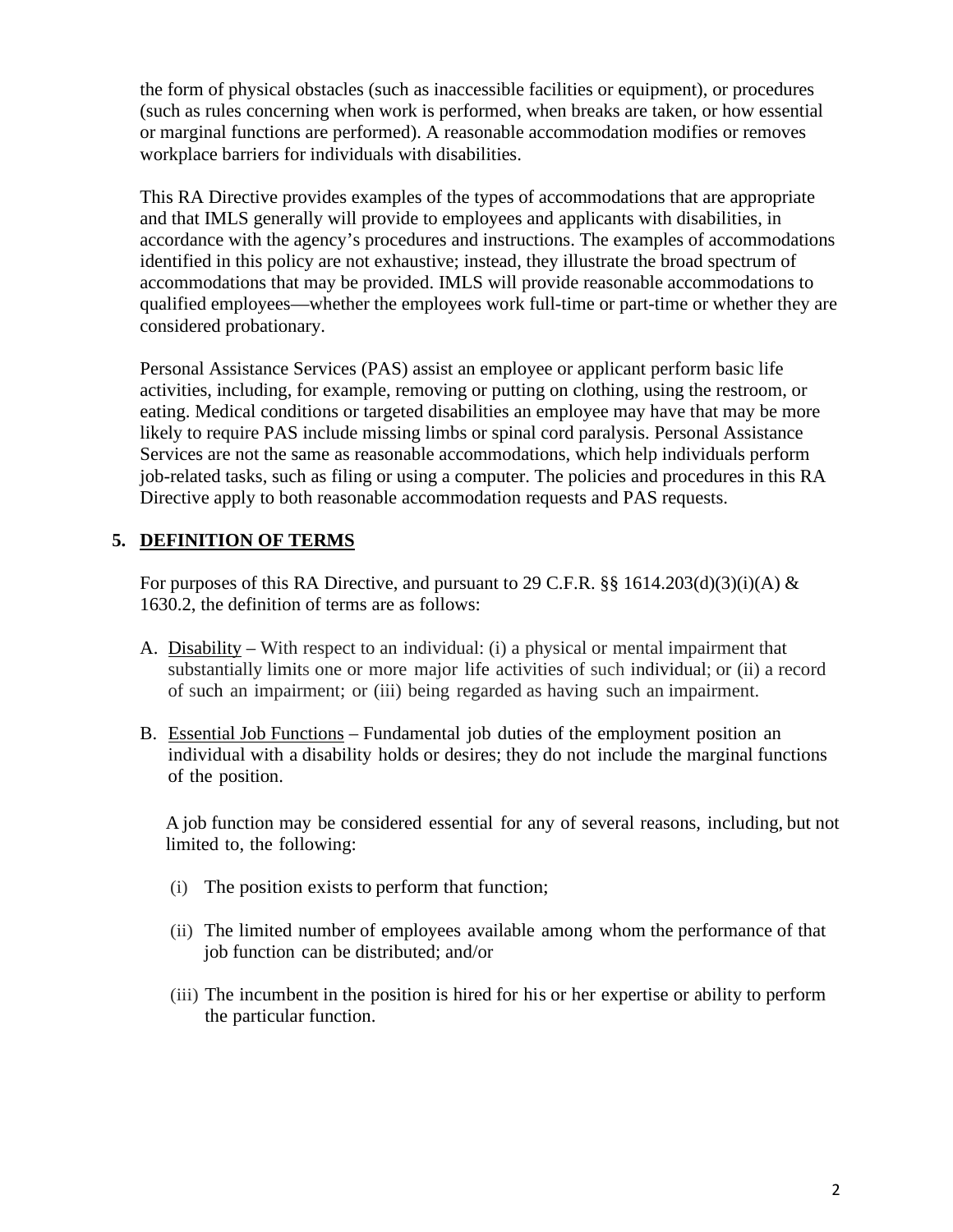Whether a particular function is essential includes, but is not limited to:

- (i) The employer's judgment about which functions are essential;
- the job; (ii) Written job descriptions prepared before advertising or interviewing applicants for
- (iii) The amount of time spent on the job performing the function;
- (iv) The consequences of not requiring the incumbent to perform the function;
- (v) The terms of an applicable collective bargaining agreement;
- (v) The terms of an applicable collective bargaining agreement; (vi) The work experience of past incumbents in the job; and/or
- (vii) The current work experience of incumbents in similar jobs.
- C. Interactive Process A collaborative effort in which the employer and the individual seeking an accommodation engage in dialogue to clarify what the individual needs and the individual making the request to identify an effective accommodation that will allow identify potential reasonable accommodations. For example, after a request for accommodation has been made, the supervisor or deciding official communicates with the employee to perform the essential functions of the job. The interactive process may include:
	- (i) An analysis of the particular job to determine its purpose and essential functions;
	- (ii) A consultation with the employee to ascertain the precise job-related limitations imposed by the individual 's disability and how those limitations could be overcome with a reasonable accommodation;
	- (iii) An identification of potential accommodations and, in conjunction with the employee, an assessment of the effectiveness of those accommodations in enabling the employee to perform the essential functions of the job;
	- (iv) Consideration of the preference of the employee and the selection and implementation of an accommodation that is appropriate for the employee and the employer; and
	- (v) The overall needs of the office.
- D. Major Life Activity Major Life Activities include, but are not limited to, the following:
	- (i) Caring for oneself, performing manual tasks, seeing, hearing, eating, sleeping, walking, standing, sitting, reaching, lifting, bending, speaking, breathing, learning, reading, concentrating, thinking, communicating, interacting with others, and working; and
	- special sense organs, and skin; normal cell growth; and digestive, genitourinary, (ii) The operation of a major bodily function, including functions of the immune system,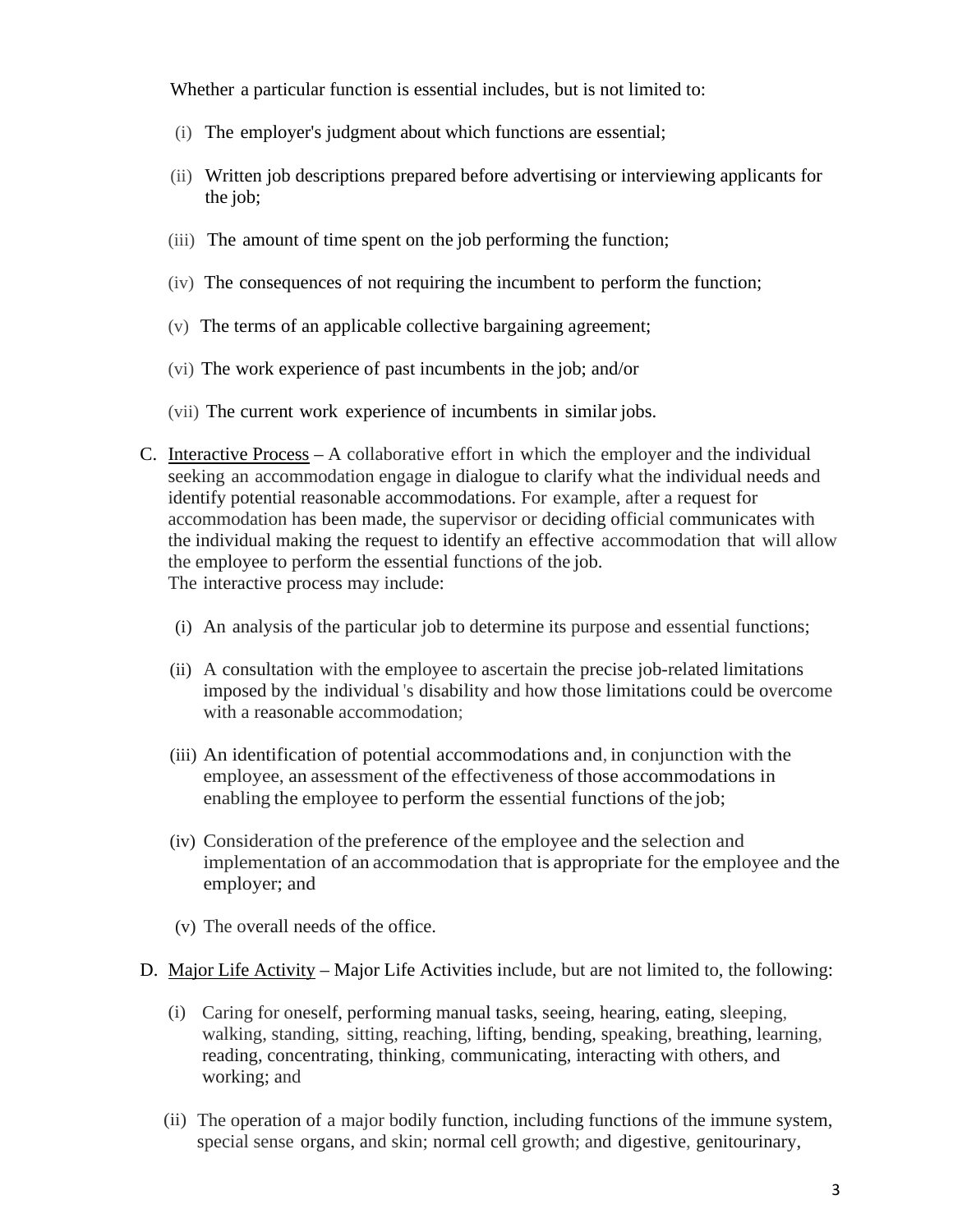bowel, bladder, neurological, brain, respiratory, circulatory, cardiovascular, endocrine, hemic, lymphatic, musculoskeletal, and reproductive functions.

 interpreted strictly to create a demanding standard for disability. Whether an activity is a In determining other examples of major life activities, the term "major" must not be major life activity is not solely determined by whether it is of "central importance to daily life."

- E. Qualified Satisfies the requisite skill, experience, education, and other job-related requirements of the employment position such individual holds or desires and, with or without reasonable accommodation, can perform the essential functions of such position.
- F. Qualified Individual with a Disability A person who meets the required skill, experience, education, or other requirements of an employment position that they hold or seek, and who can perform the essential functions of the position with or without a reasonable accommodation.
- G. Reasonable Accommodation Modification or adjustment to a job or to the work environment that will enable a qualified applicant or employee with a disability to participate in the application process or to perform the essential job functions. Also includes adjustments to ensure that a qualified individual with a disability has rights and privileges in employment that are equal to those of nondisabled employees; **or**

Modifications or adjustments to an application/registration process that enables a qualified applicant/registrant with a disability to be considered for the aid, benefits, services, training, or employment that the qualified applicant/registrant desires; **or** 

 adjustments may be made to: (a) The environment where work is performed or aid, benefits, services, or training are given; or (b) The customary manner in which, or given; **or**  Modifications or adjustments that enable a qualified individual with a disability to perform the essential functions of a job, or to receive aid, benefits, services, or training equal to that provided to qualified individuals without disabilities. These modifications or circumstances under which, a job is performed, or aid, benefits, services, or training are

Modifications or adjustments that enable a qualified individual with a disability to enjoy the same benefits and privileges of the aid, benefits, services, training, or employment as are enjoyed by other similarly situated individuals without disabilities.

H. Substantially Limits – An impairment that limits the ability of an individual to perform a major life activity, as compared to most people in the general population.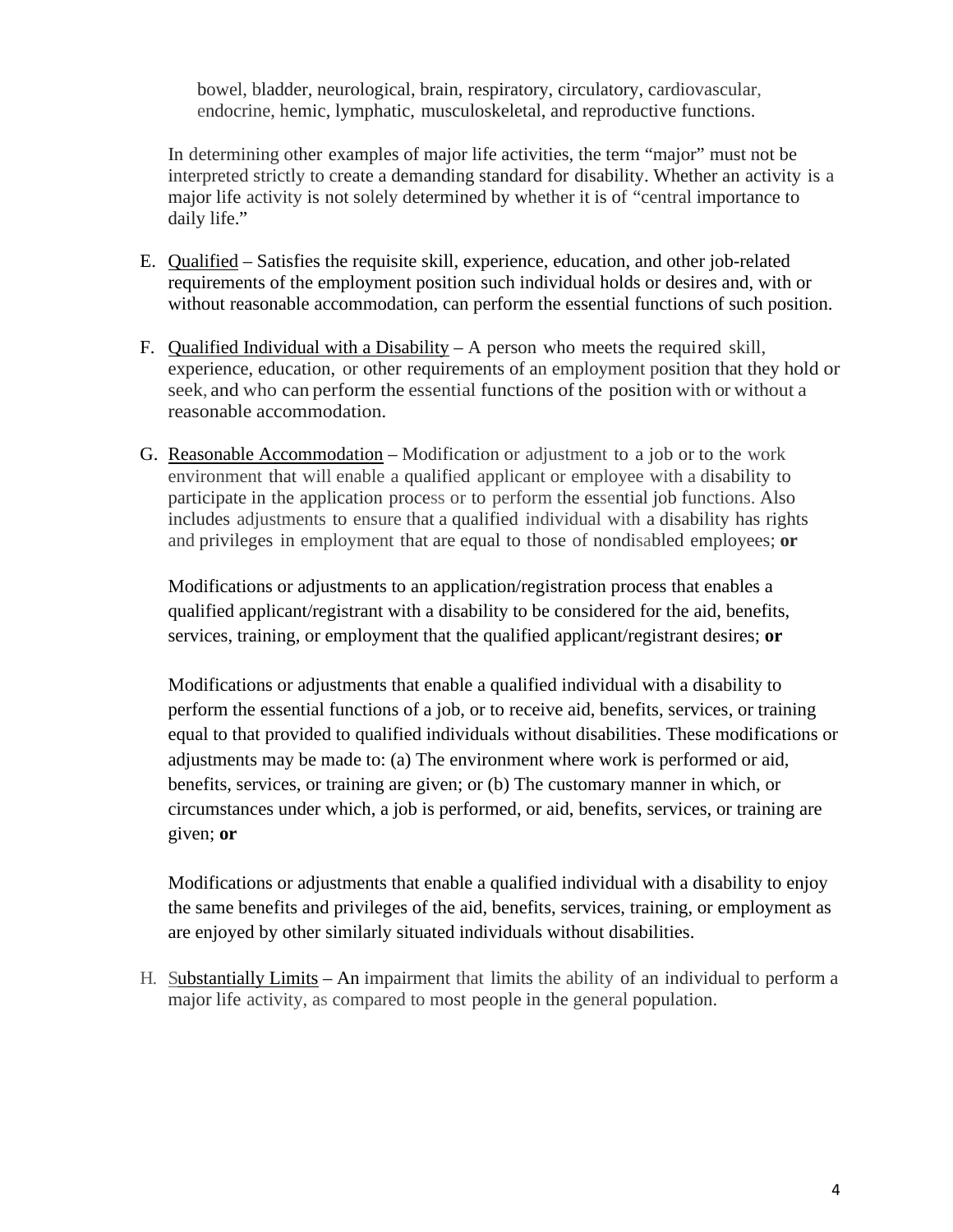- I. Undue Hardship An undue hardship occurs when the provision of an accommodation accommodation is an undue hardship: would cause significant difficulty or expense to an agency. An employer considers the following factors when determining if providing
	- (i) The nature and net cost of the accommodation needed;
	- (ii) The overall financial resources of the component involved in the provision of the reasonable accommodation, the number of persons employed in the component, and the effect on expenses and resources;
	- (iii) The overall financial resources and size of the agency with respect to the number of its employees, and the number, type, and location of its operational components;
	- (iv) The agency's operations, including the composition, structure, and functions of the workforce; the geographic separateness; and the administrative or fiscal relationship of the operational component to the organizations; and
	- (v) The impact of the accommodation upon the component, including the impact on the ability of other employees to perform their duties and the impact on the operational component's ability to conduct its business.

### **6. REASONABLE ACCOMMODATION PROCESS AND PROCEDURES**

#### A. Initiating a Request for Reasonable Accommodation or Personal Assistance Services (PAS)

 time, may do so orally or in writing, and need not have any specific accommodations in mind. A request for Reasonable Accommodation need not include any specific terms or words, nor must any specific form be used in order to initiate a sufficient request. An employee or applicant may initiate a request for Reasonable Accommodation at any

 An employee's request may be made to any supervisor in the employee's direct chain of command ("Deciding Official") or to the Reasonable Accommodation Coordinator. Accommodation Coordinator or any employee connected with the application process. Applicants and employees may contact the Reasonable Accommodation Coordinator to track the processing of requests for reasonable accommodation. *See* 29 C.F.R. §§  $1614.203(d)(3)(i)(D), (i)(G) & (R).$ Applicants may make a Reasonable Accommodation request to the Reasonable

 The Reasonable Accommodation Coordinator generally is responsible for clearing all use of agency resources to provide the accommodations, including any centralized fund IMLS may have for that purpose. The Reasonable Accommodation Coordinator also hiring decisions and reasonable accommodations, with the knowledge to arrange for the coordinates the arrangements for making the workspace accessible to individuals with disabilities and for obtaining equipment, furniture, software, or other services such as sign language interpreters.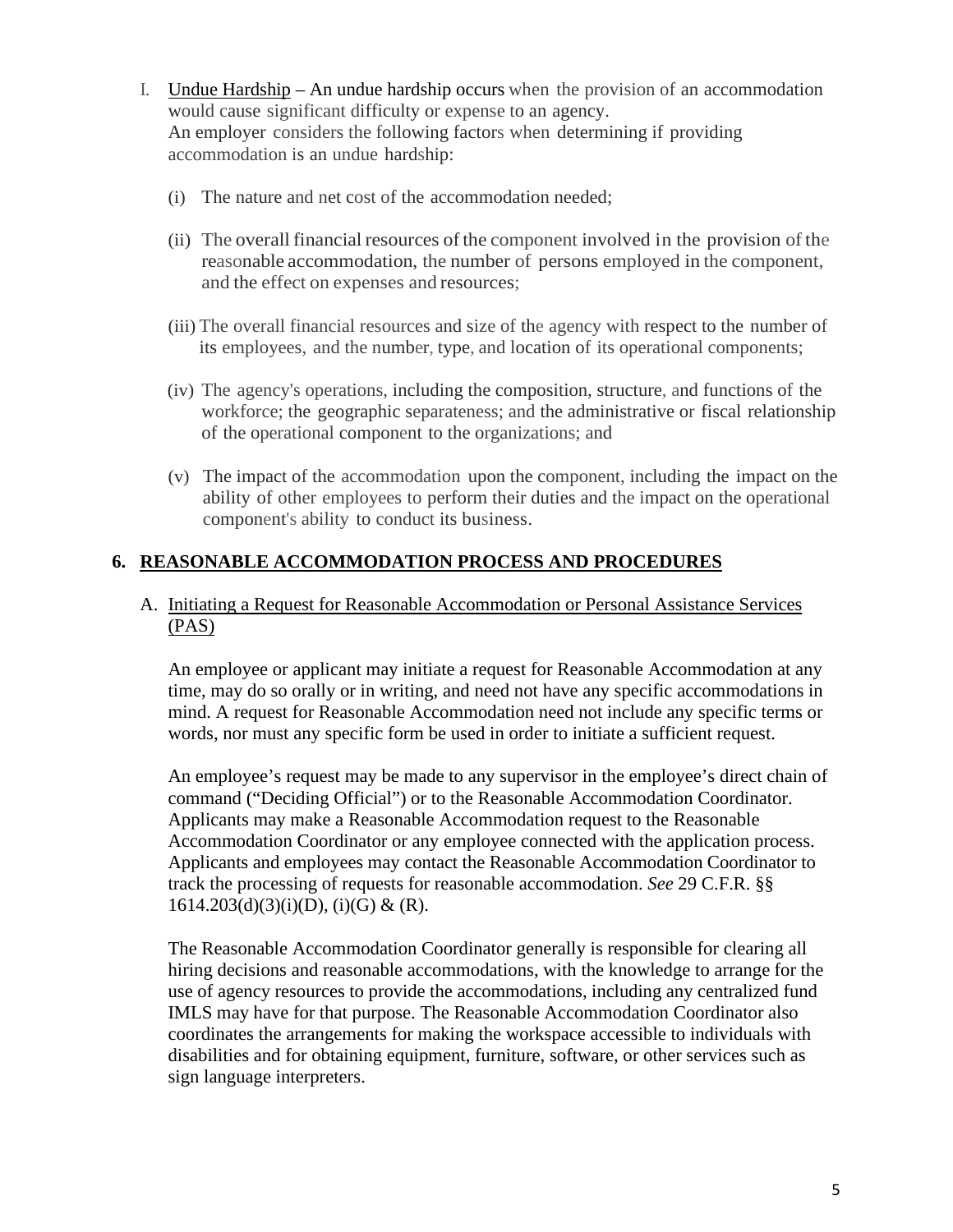$(202)$  653-4728. IMLS's Director of Human Resources serves as the Reasonable Accommodation Coordinator. The HR Director, Antoine Dotson, may be reached at [adotson@imls.gov](mailto:adotson@imls.gov) or

(202) 653-4728.<br>In most circumstances, it is the obligation of the employee to request a reasonable accommodation process should begin. A request for Reasonable Accommodation also may be made by an employee's or applicant's family member, health professional, or *See* 29 C.F.R. § 1614.203(d)(3)(i)(G). accommodation. However, where the need for an accommodation is or becomes obvious to a supervisor or Reasonable Accommodation Coordinator, the reasonable other representative who is acting on the individual's behalf with the individual's consent.

Once the need for an accommodation is sufficiently communicated or known, as described above, an interactive and flexible process to identify an effective accommodation is promptly triggered. This interactive process is described immediately below in subsection B.

An effective accommodation is one that will allow the employee to perform the essential functions of the job. The accommodation need not be the most expensive, nor must it be exactly what the employee requests, but it must be effective.

 Additionally, an employee or applicant may request PAS in the same manner as a request types of basic human functions are to be assisted. An employee needing a PAS as well as for Reasonable Accommodation. The employee must indicate within the request which assistance with job-related tasks may make a separate request for Reasonable Accommodation. The process for determining whether PAS can be provided by IMLS will follow the same protocol as a Reasonable Accommodation Request.

#### B. Processing the Request

 Once IMLS has notice of a Reasonable Accommodation Request or the need for a applicant to confirm the necessary information and to identify possible accommodations. While the interactive process can begin before any specific form is completed, the Appendix below. *See* 29 C.F.R. §§ 1614.203(d)(3)(i)(D), (i)(E), (i)(F) & (i)(H). reasonable accommodation, as described above, the agency will promptly engage with the applicant or employee in an interactive process, coordinating with the employee or employee or applicant must submit a written request during the process, using the "Request for Reasonable Accommodation" Form (Attachment 1) included in the

 The Reasonable Accommodation Coordinator, direct supervisor, or other Deciding Official and the employee will engage in an interactive process to determine if the employee is a qualified individual with a disability and to identify an effective, reasonable accommodation. The interactive process should help identify the precise nature of the issue that generated the request and why the desired accommodation is necessary to assist the employee. Alternative accommodations that may also be effective in meeting an employee's needs should also be considered. Communication is a priority throughout the entire process, but particularly where the specific limitation, problem, or barrier is unclear; where an effective accommodation is not obvious; or where different forms of reasonable accommodation are being considered. A supervisor should coordinate closely with the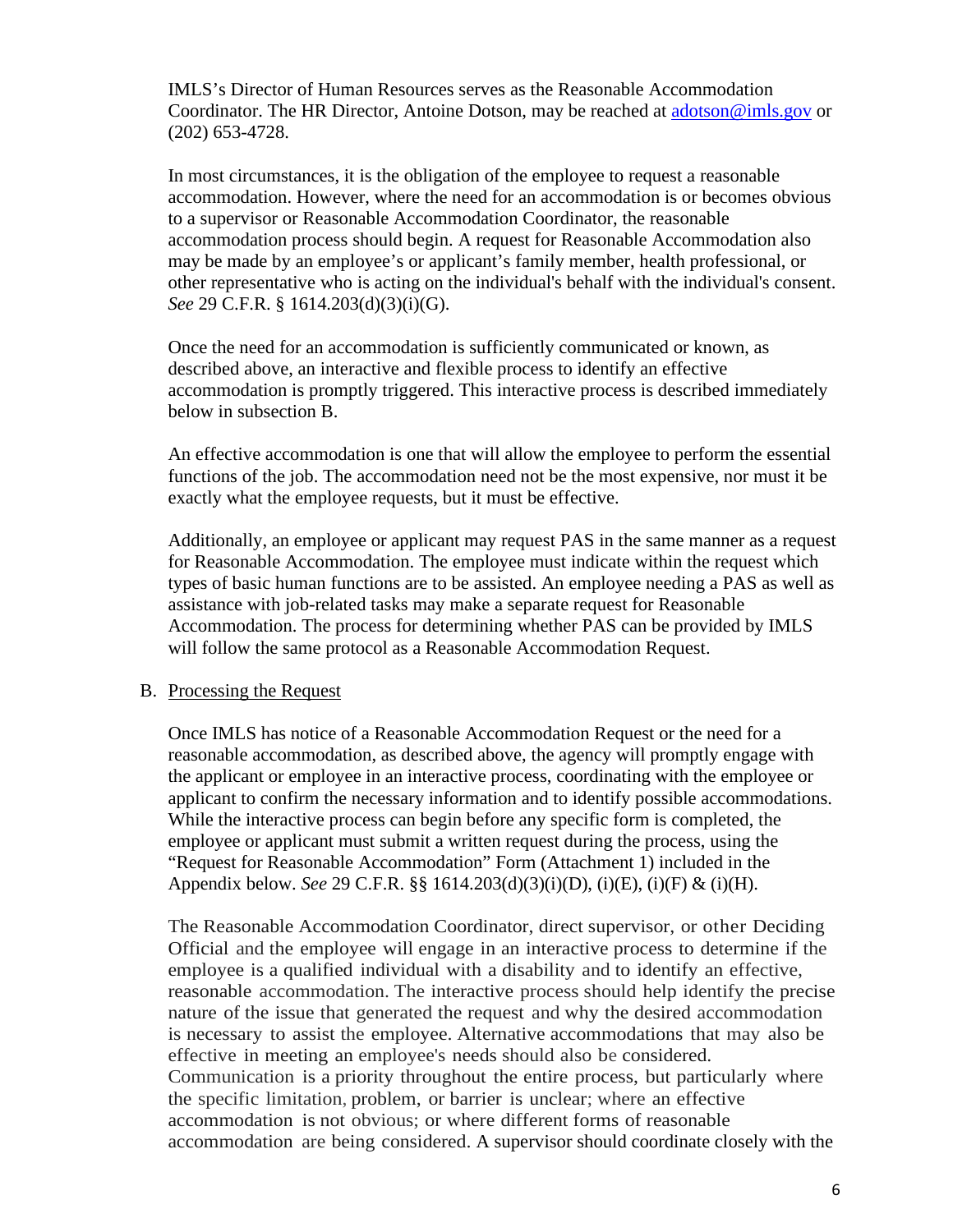Reasonable Accommodation Coordinator to confirm that all timely, appropriate steps are taken throughout the interactive process, including whether medical information is needed.

the Reasonable Accommodation Coordinator. If an employee has concerns about disclosing a disability to a supervisor, the employee may make the Reasonable Accommodation request to any supervisor in the direct chainof-command or the Reasonable Accommodation Coordinator. Employees should understand, however, that it may become necessary to disclose information to certain supervisors. If a supervisor fails to respond to a request for Reasonable Accommodation promptly, the employee should contact any supervisor in the direct chain-of-command or

 employee's need for accommodations is not apparent and there is no other medical involved in a reasonable accommodation process must coordinate with the Reasonable During the interactive process, IMLS may require medical information when the information already on record which demonstrates that need. Only the Reasonable Accommodations Coordinator may request medical information; and any supervisor Accommodations Coordinator to determine whether additional medical documentation is necessary. The Reasonable Accommodation Coordinator, in consultation with the Office of General Counsel, ensures that medical documentation requests are handled appropriately.

 for denying an accommodation based on cost; the supervisor must consider all resources available to the agency, excluding those designated by statute for a specific purpose that The Reasonable Accommodations Coordinator also ensures that any supervisor involved in the reasonable accommodations request process is advised of the necessary parameters does not include reasonable accommodations.

#### C. Medical Documentation and Confidentiality

Generally, the requesting employee's direct line supervisors have a business need to know that an employee or applicant has a disability requiring reasonable accommodations. In some cases, the disability and need for accommodations will be obvious or otherwise already known to the decision making official. In these cases, supervisors will not seek medical information.

However, when a disability and/or need for reasonable accommodations is not obvious or otherwise already known, supervisors will coordinate with the Reasonable Accommodation Coordinator to determine what medical information, if any, is necessary to learn about the disability and functional limitations to properly assess possible reasonable accommodations.

 In appropriate circumstances, the Reasonable Accommodation Coordinator may require an individual who requests reasonable accommodations to provide medical information that is sufficient to explain the nature of the individual's disability, the individual's need for reasonable accommodations, and how the requested accommodation, if any, will assist the individual to apply for a job, perform the essential functions of a job, or enjoy the benefits and privileges of the workplace. *See* 29 C.F.R. §1614.203(d)(3)(i)(I).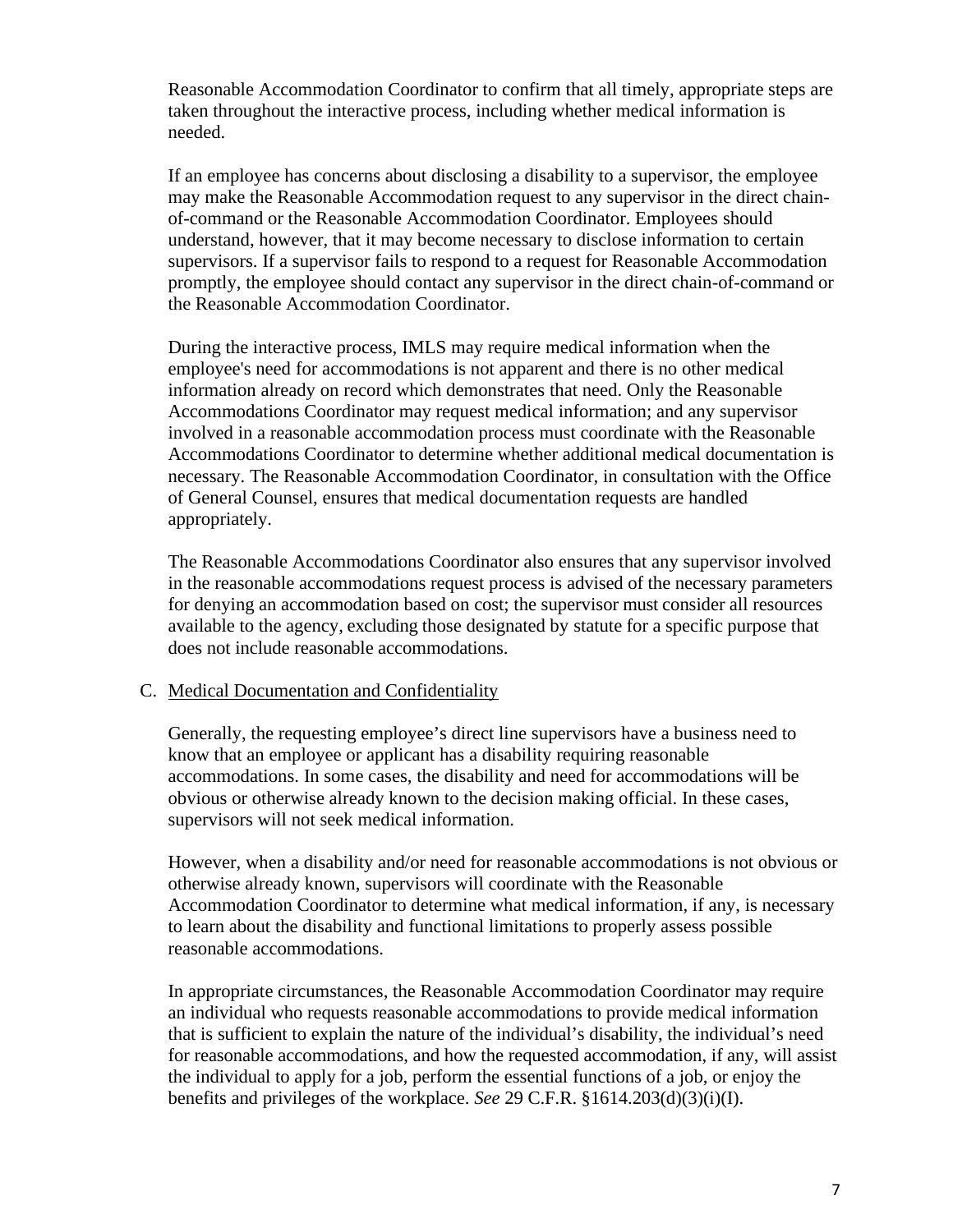IMLS has the right to request relevant supplemental medical information if the medical obtain such documentation may result in denial of the accommodations request. *See* 29 C.F.R. § 1614.203(d)(3)(i)(J). information submitted does not clearly explain the nature of the disability, the need for the reasonable accommodations, or does not otherwise clarify how the requested accommodations will assist the employee perform the essential functions of the job. The failure to provide appropriate documentation or to cooperate with IMLS's efforts to

 medical expert chosen and paid for by IMLS. *See* 29 C.F.R. § 1614.203(d)(3)(i)(K). IMLS's request for supplemental documentation must be sufficiently specific to enable the employee to know what to provide. It is not appropriate to request medical information that is unrelated to the individual's request for accommodations. For example, an individual may request an ergonomic keyboard because of carpal tunnel syndrome. Although a supervisor may obtain medical information about the carpal tunnel syndrome and the need for the keyboard, the supervisor may not request other unrelated medical information. IMLS also has the right to have medical information reviewed by a

#### D. Timelines

 Accommodation is obligated to respond to it promptly. IMLS processes Reasonable accommodations and whether it is necessary to obtain supporting information. **15 Workdays Deadline.** An agency official who receives a request for Reasonable Accommodation requests and provides accommodations, where appropriate, as soon as reasonably possible. The time necessary to process a request depends on the nature of the

 If a Reasonable Accommodation request requires no additional medical information and  accommodation provided, in no more than **15 workdays** from the date the supervisor or Reasonable Accommodation Coordinator received the request or otherwise became aware of the need for accommodation. *See* 29 C.F.R. § 1614.203(d)(3)(i)(M). In circumstances where an accommodation can be provided sooner than 15 workdays, the failure to provide the accommodation more quickly **may result in a violation of the Rehabilitation Act.**  if there are no extenuating circumstances, the request must be processed, and the

workdays of the decision. When a request is approved, the Reasonable Accommodation Coordinator must procure the equipment, furniture, and/or services on an expedited basis. Final written documentation of the Reasonable Accommodation process should issue within **10** 

**workdays** of the decision.<br>IMLS will promptly notify the employee or applicant in writing if an appropriate written notice when there is a delay in either processing or providing a reasonable accommodation. The notice must include the reason for the delay, including any extenuating circumstances that justify the delay. *See* 29 C.F.R. § 1614.203(d)(3)(i)(S). accommodation cannot be provided promptly, including the projected timeframe for providing the accommodation **(email is acceptable)**. IMLS also will provide prompt

 expedited review and decision must be completed as quickly as possible. *See* 29 C.F.R. § **Expedited Processing.** A request for a Reasonable Accommodation requiring an  $1614.203(d)(3)(i)(P)$ .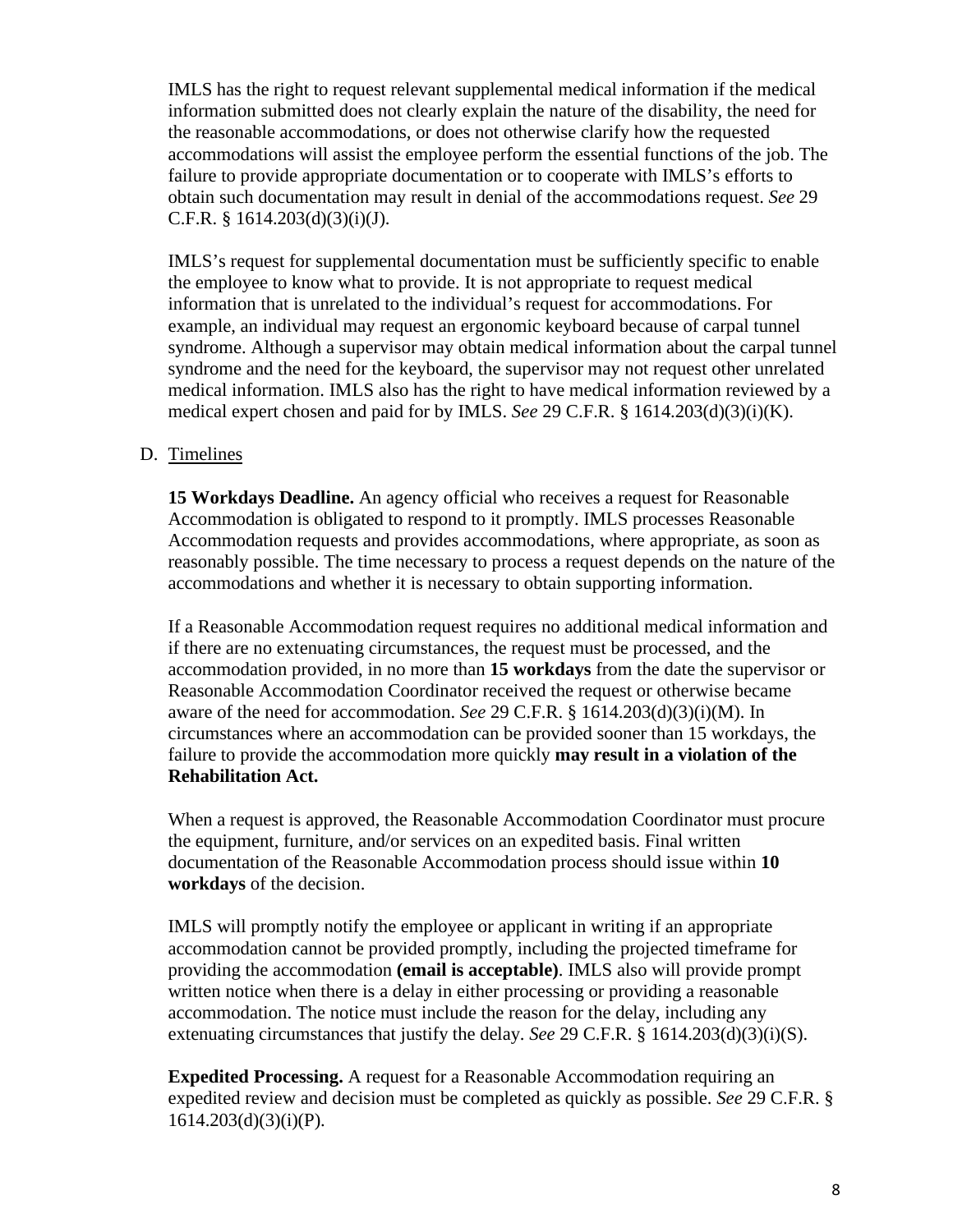**Extended Deadline.** Although IMLS must promptly process reasonable accommodation cannot expect IMLS to adhere to the timelines provided here. *See* 29 C.F.R. § requests, including possible alternative accommodations, with the employee, there may be circumstances where additional time will be required to identify appropriate accommodations. When additional medical information is necessary, IMLS should not delay in requesting it from the employee or applicant. A final disposition ordinarily should be made within seven business days of receipt of medical documentation in cases where medical documentation is required. If an individual's health care provider fails to provide necessary documentation in a timely manner, then the requesting individual  $1614.203(d)(3)(i)(N)$ .

 accommodation. If an interim accommodation both allows the individual to perform some or all the essential functions of the job and does not pose an undue hardship on the agency, then IMLS shall provide for such interim accommodation temporarily. *See* 29 **Interim Accommodation.** In certain circumstances, an interim accommodation may be necessary on a temporary basis while IMLS proceeds to secure a more permanent C.F.R. § 1614.203(d)(3)(i)(Q).

#### E. Final Decisions, Required Documentation and Recordkeeping

 decision in coordination with the Reasonable Accommodation Coordinator. *See* 29 The Reasonable Accommodation Coordinator will issue a final decision on each Reasonable Accommodation request. A direct supervisor also may issue the final C.F.R. § 1614.203(d)(3)(i)(F).

 should complete the "Request for Reasonable Accommodation" Form (Attachment 1)included in the Appendix below. Once a supervisor or the Reasonable Accommodation accommodations will be granted or denied, the Reasonable Accommodation Coordinator Pursuant to Executive Order 13164, IMLS must maintain records of requests for accommodations and their dispositions. The employee requesting accommodations Coordinator determines, after appropriate consultation, whether a request for or supervisor must complete the "Request for Reasonable Accommodation Reporting Form" (Attachment 3), also in the Appendix.

 the individual who requested the accommodation. *See* 29 C.F.R. § with the Merit Systems Protection Board. The denial notice also should identify any If a request for Reasonable Accommodation is denied, the "Denial of Reasonable Accommodation" Form (Attachment 2) in the Appendix must be completed by the Reasonable Accommodation Coordinator or supervisor and a copy promptly provided to  $1614.203(d)(3)(i)(E)(iii)$ . A denial of a Reasonable Accommodation request must be in writing and explain the reason(s) for the denial. The Reasonable Accommodation Coordinator or direct supervisor denying the request also must inform the employee of the right to file an EEO complaint, a grievance, or, if there is an adverse action, an appeal available informal dispute resolution avenues.

The Reasonable Accommodations Coordinator will maintain all related materials and documentation upon final determination of the request. All requests for accommodations, along with any medical or other documentation provided, will be kept in files separate from the employee's personnel file. Records related to a particular individual's accommodations request should be kept by the Reasonable Accommodation Coordinator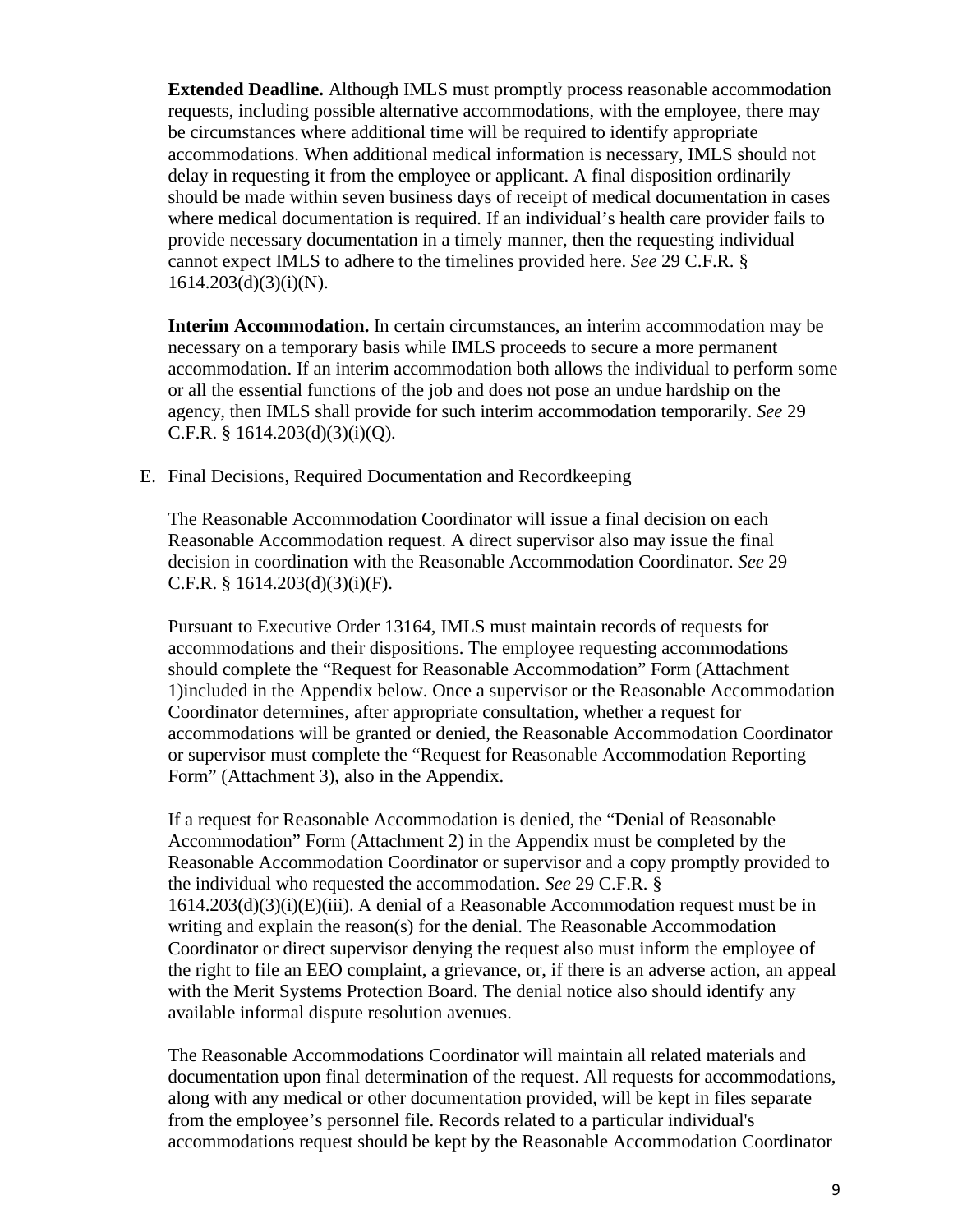this information is strictly limited to the following officials: for the duration of the individual's employment. These records are confidential. Access to

- • Supervisors and managers who need to know may be told about necessary restrictions and about the necessary accommodation(s);
- • First aid and safety personnel may be told if the disability might require emergency treatment;
- • Government officials may be told to investigate the agency's compliance with the Rehabilitation Act;
- • Workers' compensation offices or insurance carriers may be told if the disability if there is information relevant to a claim; and
- • Agency EEO officials may be given the information to maintain records. *See* 29 C.F.R. § 1614.203(d)(3)(i)(L).

 to the provision of reasonable accommodations. These cumulative records will be kept The Reasonable Accommodation Coordinator will develop cumulative records, without individual identifiers, based on these forms, so that IMLS may track performance relating for a minimum of 3 years.

 process must record the following information: the specific reasonable accommodation requested, if any; the job (occupational series, grade level, and agency component) sought by requesting applicant or held by the employee; whether the accommodation was needed to apply for a job, perform the essential functions of a job, or enjoy the benefits and privileges of employment; whether the request was granted or denied; the identity of the deciding official; the basis of the denial; and the number of days taken to process the request. *See* 29 C.F.R. §§1614.203(d)(3)(i)(R) & 1614.203(d)(8)(vi)(A)-(G). The Reasonable Accommodation Coordinator also will compile cumulative data related to reasonable accommodations for tracking purposes. Each Reasonable Accommodation

## **7. AVAILABLE ACCOMMODATIONS**

 The following provides guidance on the types of accommodations IMLS should provide for longer perform the essential functions of the current job, the agency must consider certain disabilities where such accommodations would enable the individual to perform the essential functions of the job or participate in the benefits of the job. If an individual can no reassigning the individual to another vacant position in certain circumstances. *See* Section 8 below.

#### A. Accommodations for People Who Are Deaf, Hard of Hearing, or Who Have Other Communication-Related Disabilities

IMLS will accommodate employees and job applicants who are deaf, hard of hearing, or who have speech or motor impairments affecting communication by providing appropriate auxiliary aids and services and other accommodations to facilitate effective communication in all programs and services. Appropriate auxiliary aids may include, but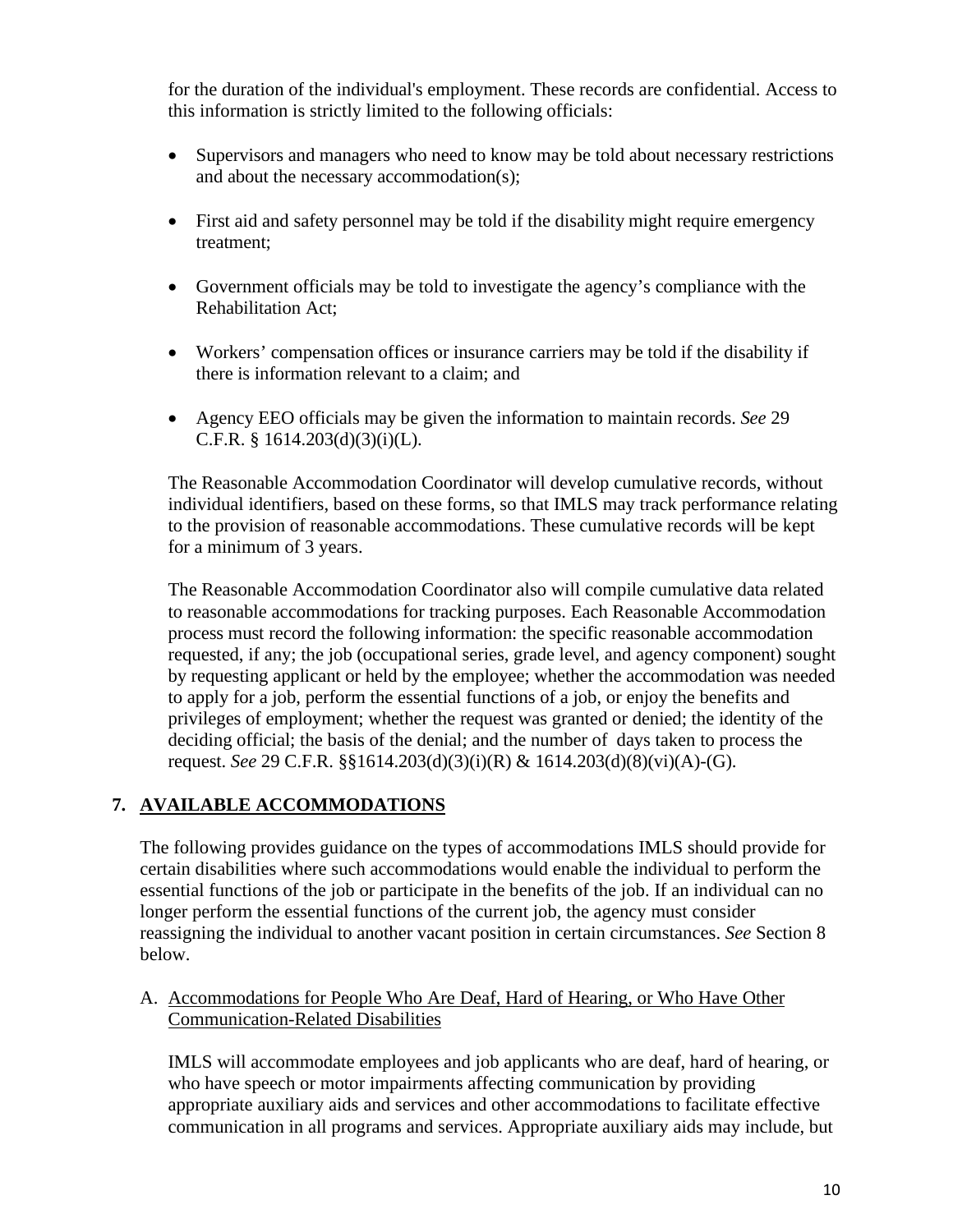are not limited to, telecommunication devices for deaf individuals ("TTYs"), sign language and oral interpreters, computer-assisted real-time transcription services, note takers (for training courses and meetings), captioned training tapes, and assistive listening devices and systems.

#### B. Accommodations for People Who Are Blind or Have Visual Impairments

 and other computer software. All IMLS publications and training materials will be made IMLS will accommodate employees and job applicants with visual impairments by providing readers and accessible computer equipment that is compatible with networks available in accessible formats such as large print, computer disk, or Braille.

#### C. Accommodations for People with Mobility and Manual Impairments

IMLS will provide office equipment (i.e., raised desks) for people with mobility impairments to facilitate the employee's ability to work efficiently and without injury. Offices may be made accessible by adding ramps, automatic door openers, accessible toilet stalls, and clearing hallways of obstructions. For manual impairments, examples of accommodations might include, but are not limited to, the use of personal assistants for travel, voice recognition systems, and alternative keypad and keyboard access.

D. Accommodations for People with Mental or Psychiatric Illnesses or Disabilities Affecting Stamina

 medical treatment as necessary. Where an employee provides adequate medical Alternatives to the traditional structured work environment allow many people with disabilities such as HIV or cancer, and mental or psychiatric illness such as major depression or panic attack disorders, to work full-time without compromising the quality and quantity of their work for IMLS, their health, or their ability to schedule frequent documentation of need, IMLS supervisors should consider flexible work schedules, the ability to telecommute, and extended leave as possible reasonable accommodations. IMLS will also accommodate employees with learning disabilities. Supervisors may consider the impact of the accommodation upon the operation of their offices, including the impact on the ability of other employees to perform their duties, as well as the impact on the component's ability to conduct business.

#### E. Service Animals

 A service animal means any guide dog, signal dog, or other animal trained to aid persons permits the use of service animals, which may accompany employees throughout IMLS and to all IMLS activities. with disabilities including, but not limited to, guiding persons who have visual or hearing impairments. A service animal also may be an animal trained to pull a wheelchair. IMLS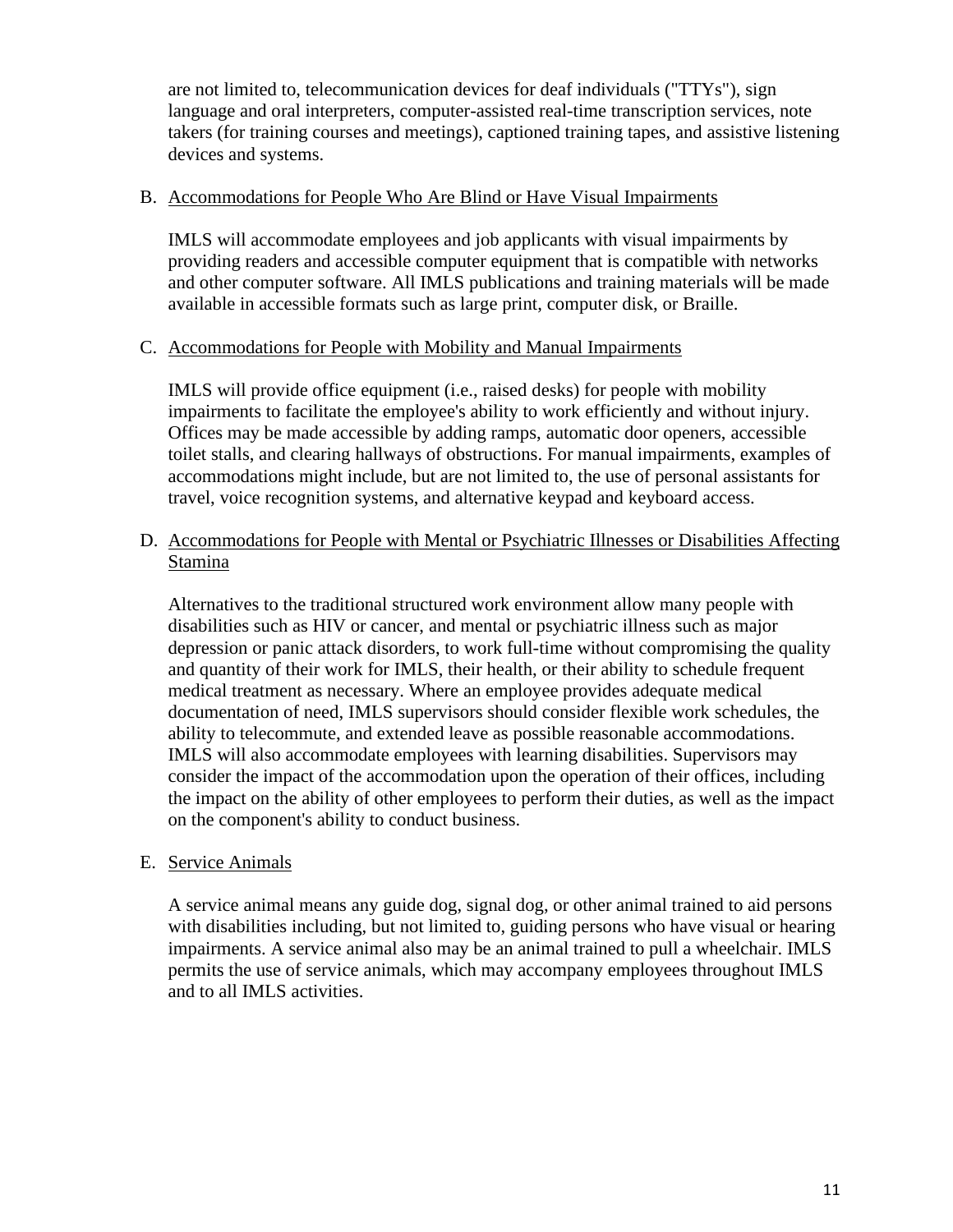## **8. IMPLEMENTING ACCOMMODATIONS**

The following guidance will assist supervisors in handling requests for accommodations:

#### A. Procuring Equipment, Furniture, and Services

Approved requests for equipment, furniture, or other services such as interpreters for deaf employees, should be submitted to the Reasonable Accommodation Coordinator. Often the employee requesting the accommodation is knowledgeable about a specific product that is effective. Therefore, if known, a detailed description of the supplies, equipment, or services should be provided, including any specifications, preferences, or manufacturer literature.

 processed in accordance with federal procurement guidelines. Requests for reasonable accommodations should be tracked and prioritized to ensure that accommodations will be Once approved, all procurement-related reasonable accommodations requests should be provided expeditiously.

 IMLS participates in the Computer/Electronic Accommodations Program (CAP). Thus, where an employee needs adaptive equipment for computer hardware and software, the Reasonable Accommodation Coordinator should contact the CAP Program for assistance. IMLS's Human Resources Office can provide additional information about the CAP Program.

#### B. On-Going Accommodations

Some employees may need accommodations on an intermittent basis. For example, a deaf employee may need an interpreter for attendance at meetings or training sessions. Each request is *not* a new request for accommodations, and does not require a formal, written request or a formal written response. Supervisors should work with the Reasonable Accommodation Coordinator to ensure that such accommodations will be made available on an as-needed basis.

#### C. Accommodations Outside the Usual Place of Work

Official off-site events, such as retreats, training sessions, official office parties, and similar functions, should be located in places that are accessible to all employees. IMLS has an obligation to ensure that programs, such as training programs sponsored through outside entities, whether at other agencies or through a private sector entity, are fully accessible and provide the accommodations necessary to facilitate the participation of employees with disabilities. Where an outside program does not provide a necessary accommodation, it remains the responsibility of IMLS to provide that accommodation.

#### D. Job Restructuring and Work Schedules

 modifying the scope of a job—involve individualized assessments that consider the needs of the employee and the needs of the office. IMLS should consider providing flexible Requests for modified work schedules, telecommuting and job restructuring—that is, work schedules as a reasonable accommodation to employees with disabilities where the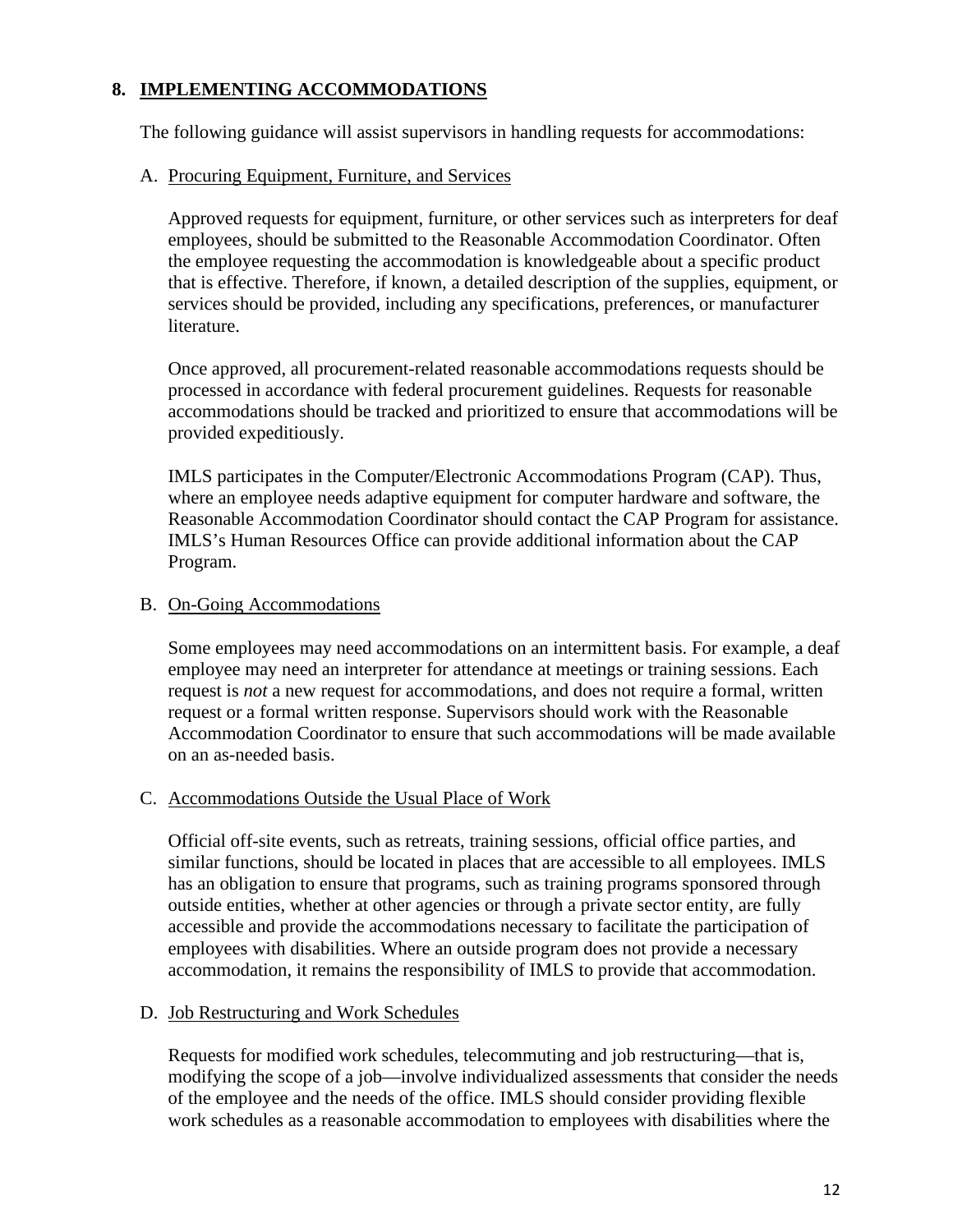employee establishes the need for such a schedule. Supervisors should discuss various options with the employee to devise a reasonable work schedule.

It also may be necessary to redefine an employee's job duties as a reasonable accommodation. An employee must be able to perform the essential functions of the job, but where it is possible to remove certain non-essential tasks from an employee's work requirements, this should be done.

#### E. Reassignment to a Vacant Position

 qualified, and not just permission to compete for such position, can be a reasonable accommodation when there is no other reasonable accommodation that will permit an employee with a disability to perform the essential functions of their current position. Under the Rehabilitation Act, reassignment to a vacant position for which an employee is

 consider vacant lower-level positions for which the individual is qualified. *See* 29 C.F.R.  $\S\S 1614.203(d)(3)(i)(B) & (i)(C).$ IMLS is not required to create jobs for individuals. *Reassignment will only be considered if no other reasonable accommodation is available*. When it appears that reassignment is appropriate, the supervisors and Reasonable Accommodation Coordinator should attempt to identify jobs to which an individual can be reassigned or detailed. IMLS will first focus on positions which are equivalent to the employee's current job in terms of pay, status, and other relevant factors. If there is no vacant equivalent position, IMLS may

#### F. Job Applicants

Reasonable accommodations for job applicants may include providing an accessible location for job interviews; sign language interpreters; providing other assistive devices; and other accommodations that may be needed in the application process.

#### G. Retaliation

A supervisor may not retaliate against an employee who has requested an accommodation.

#### **9. INFORMAL DISPUTE RESOLUTION AND STATUTORY CLAIMS**

 the following processes: prompt reconsideration of a denial, review by a second-line the specific circumstances of each individual request. Any employee or applicant denied the Reasonable Accommodation Coordinator upon receipt of denial. *See* 29 C.F.R. §§  $1614.203(d)(3)(i)(U)$  & (iii)(A). IMLS will utilize existing procedures for informal dispute resolution that may include any of supervisor, or review by another neutral party. These procedures will vary depending upon reasonable accommodations may pursue informal dispute resolution by promptly notifying

Reconsideration, review, and use of alternative resources do not affect the time limits for initiating statutory claims. An individual's participation in informal dispute resolution processes will neither satisfy nor delay the time restrictions.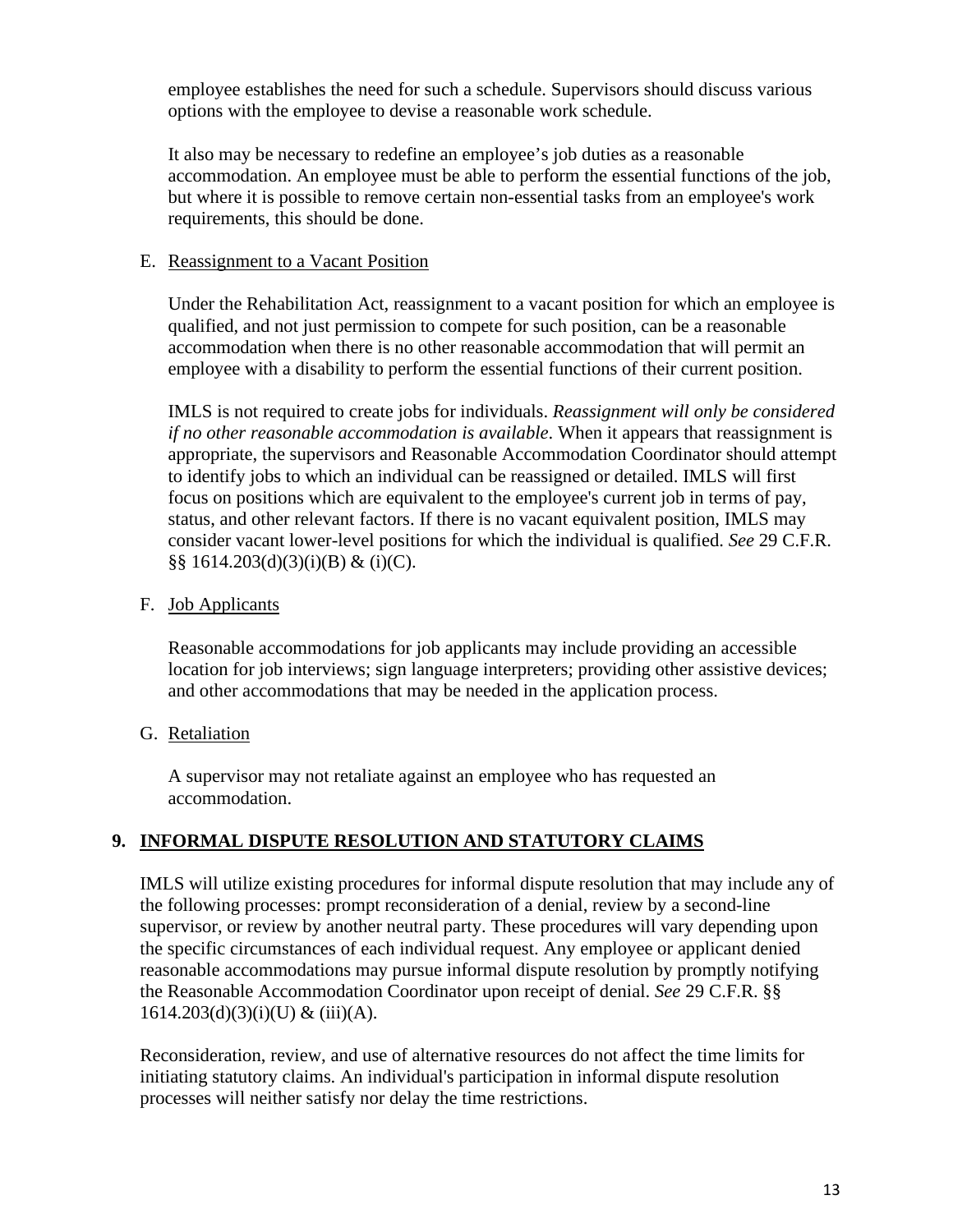including time frames for filing such claims, remain unchanged. *See* 29 C.F.R. §§  $1614.203(d)(3)(i)(T)$  & (iii)(B). IMLS's reasonable accommodations policy is in addition to statutory protections for persons with disabilities and the remedies those protections provide for the denial of requests for reasonable accommodations. Requirements governing the initiation of statutory claims,

 within 45 days from the date of denial of accommodations. *See* 29 C.F.R. §§ 1614.203(d)(3)(iii)(C) & (D). **For an EEO complaint**: Employees must contact an EEO Office and an EEO Counselor

 **Merit Systems Protection Board**: Where an applicant or employee believes that the denial initiate an appeal to the Merit Systems Protection Board within 30 days of the appealable of a reasonable accommodations request results in an adverse action, the individual may adverse action as defined in 5 C.F.R. § 1201.3.

#### **Disclaimer:**

 These guidelines do not create any right or benefit, substantive or procedural, enforceable by law against the United States.

### **10. RESOURCES**

A. Selected Internal Reasonable Accommodation Resources

of Human Resources are will be available, as needed, to assist employees and decision makers in processing requests. The Office of Human Resources (OHR) also is available work schedules, and alternate work sites. OHR also can assist in obtaining a medical accommodations. IMLS also maintains an interagency agreement with Department of requests for adaptive equipment for computers. The EEO Office also is a referral The Reasonable Accommodation Coordinator as well as the EEO Office and the Office to help with personnel actions, adjusting schedules/flexible leave policies/alternative review of medical documentation submitted by employees seeking reasonable Defense's Computer/Electronic Accommodations Program (CAP) to handle most resource.

- B. Selected External Reasonable Accommodation Resources
- • **U.S. Equal Employment Opportunity Commission (EEOC)**  1-800-669-3362 (Voice)//1-800-800-3302 (TTY)/[/www.eeoc.gov](http://www.eeoc.gov/)

 sources of interpretive information are: (1) the Interpretive Guidance accompanying the Employment Provisions (Title I) of the Americans with Disabilities Act III, 8 FEP The EEOC's Publication Center has many free documents on the Title I employment provisions of the ADA, including both the statute, 42 U.S.C. § 12101 et seq., and the regulations, 29 C.F.R. § 1630 et seq. In addition, the EEOC has published a great deal of basic information about reasonable accommodations and undue hardship. The two main Title I regulations (also known as the "Appendix" to the regulations), 29 C.F.R. pt. 1630 app. §§ 1630.2(o), (p), 1630.9 (1997), and (2) A Technical Assistance Manual on the Manual (BNA) 405:6981, 6998-7018 (1992). The Manual includes a 200-page Resource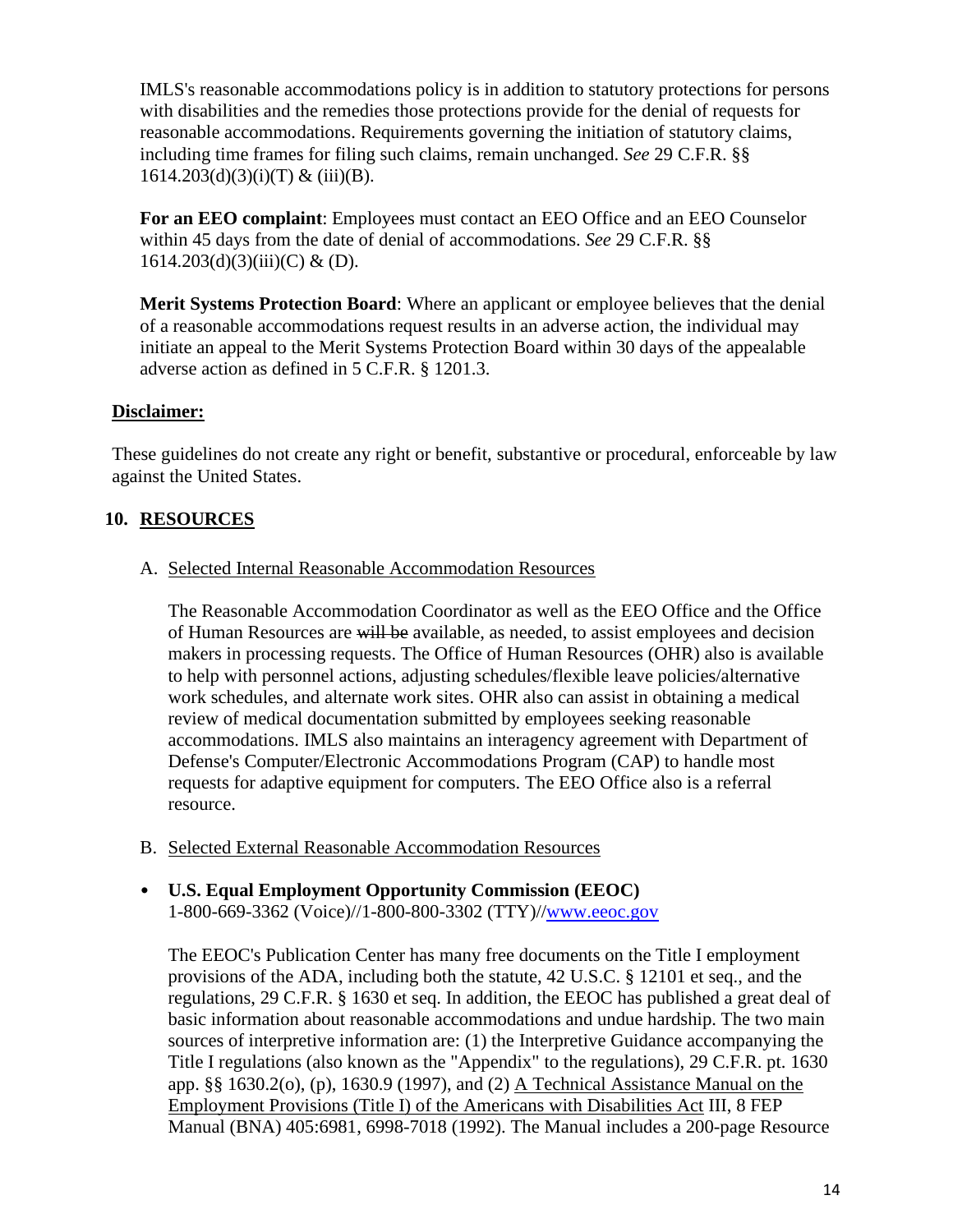Directory, including federal and state agencies, and disability organizations that can assist with identifying and locating reasonable accommodations.

 The EEOC also has discussed issues involving reasonable accommodations in the following guidance and documents: (1) Enforcement Guidance: Preemployment Disability-Related Questions and Medical Examinations at 5, 6-8, 20, 21-22, 8 FEP Manual (BNA) 405:7191, 192-94, 7201 (1995); (2) Enforcement Guidance: Workers' Compensation and the ADA at 15-20, 8 FEP Manual (BNA) 405:7391, 7398-7401 (1996); (3) Enforcement Guidance: The Americans with Disabilities Act and Psychiatric Disabilities at 19-28, 8 FEP Manual (BNA) 405:7461, 7470-76 (1997); (4) Fact Sheet on the Family and Medical Leave Act, the Americans with Disabilities Act, and Title VII of the Civil Rights Act of 1964 at 6-9, 8 FEP Manual (BNA) 405:7371, 7374-76 (1996); (5) Enforcement Guidance: Reasonable Accommodation and Undue Hardship Under the Americans with Disabilities Act (March 1, 1999); and (6) Enforcement Guidance: Disability-Related Inquiries and Medical Examinations of Employees Under the Americans with Disabilities Act at 20, 22, 23, 24-5, 8 FEP Manual (BNA) 405:7701, 7711, 7712-14, 7715-16 (2000).

Resource Directory, are available on the EEOC's website. All the above-listed documents, except for the ADA Technical Assistance Manual and

#### • **Job Accommodation Network (JAN)**

1-800-232-9675 (Voice/TTY)// [http://janweb.icdi.wvu.edu/ \(link is external\)](http://janweb.icdi.wvu.edu/) 

Job Accommodations Network (JAN) is comprised of JAN's website, [www.askjan.org,](http://www.askjan.org/) and various disability advocacy groups. JAN can provide information, free-of-charge, about many types of reasonable accommodations.

• **Computer/Electronic Accommodations Programs [\(CAP\)](http://cap.mil/Request/Request.aspx)** 

#### • **ADA Disability and Business Technical Assistance Centers (DBTACs)**  1-800-949-4232 (Voice/TTY)

The DBTACs consist of 10 federally funded regional centers that provide information, training, and technical assistance on the ADA. Each center works with local business, disability, governmental, rehabilitation, and other professional networks to provide current ADA information and assistance, and places special emphasis on meeting the needs of small businesses. The DBTACs can make referrals to local sources of expertise in reasonable accommodations.

#### • **Registry of Interpreters for the Deaf**  (301) 608-0050 (Voice/TTY)

The Registry offers information on locating and using interpreters and transliteration services.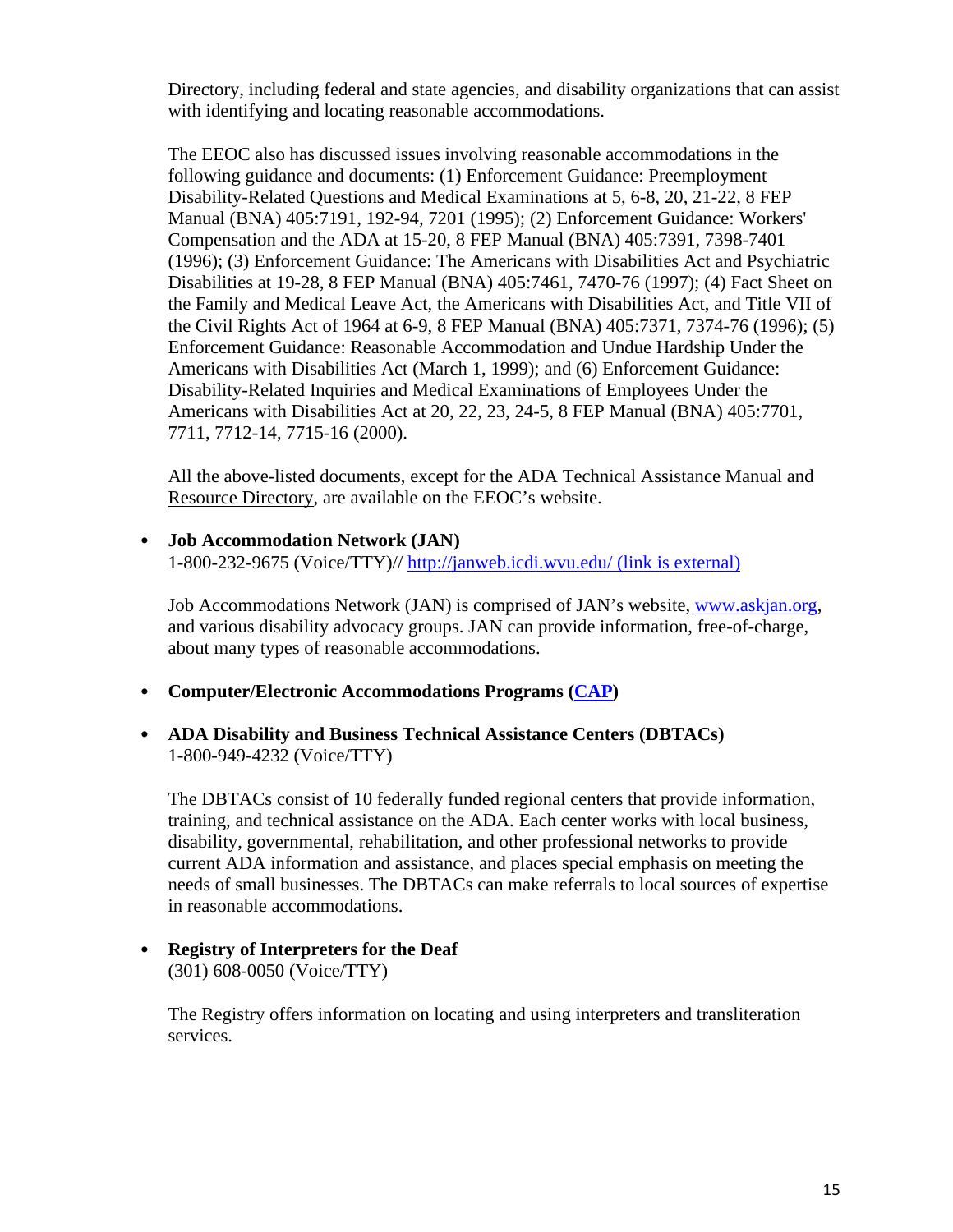#### • **RESNA Technical Assistance Project**

(703) 524-6686 (Voice)//(703) 524-6639 (TTY)//http://www.resna.org (link is external)

RESNA, the Rehabilitation Engineering and Assistive Technology Society of North America, can refer individuals to projects in all 50 states and the six territories offering technical assistance on technology-related services for individuals with disabilities. Services may include:

- Information and referral centers to help determine what devices may assist a person with a disability (including access to large data bases containing information on thousands of commercially available assistive technology products);
- Centers where individuals can try out devices and equipment;
- Assistance in obtaining funding for and repairing devices; and
- Equipment exchange and recycling programs.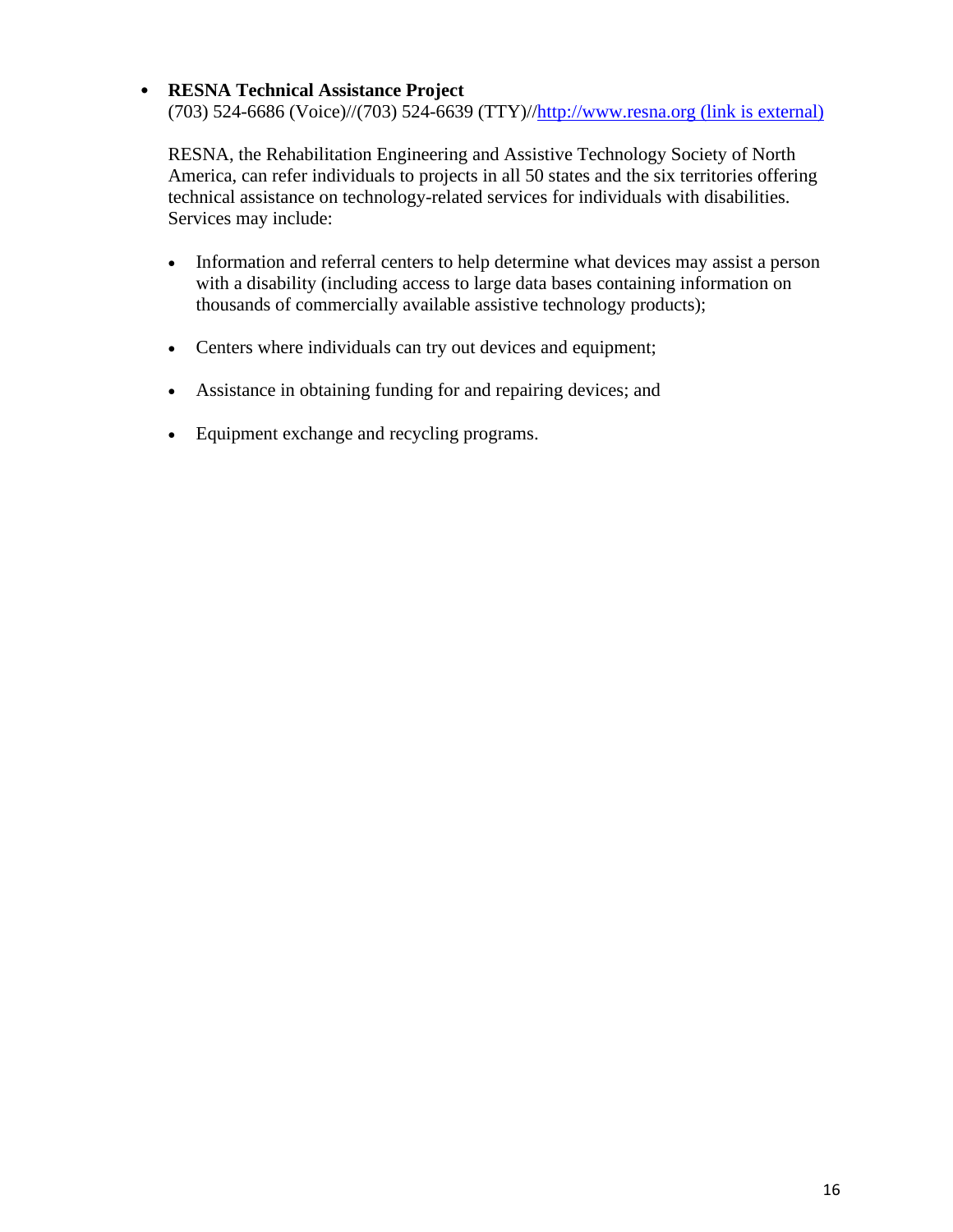## **APPENDICES**

 **[Attachments 1, 2, and 3 below]**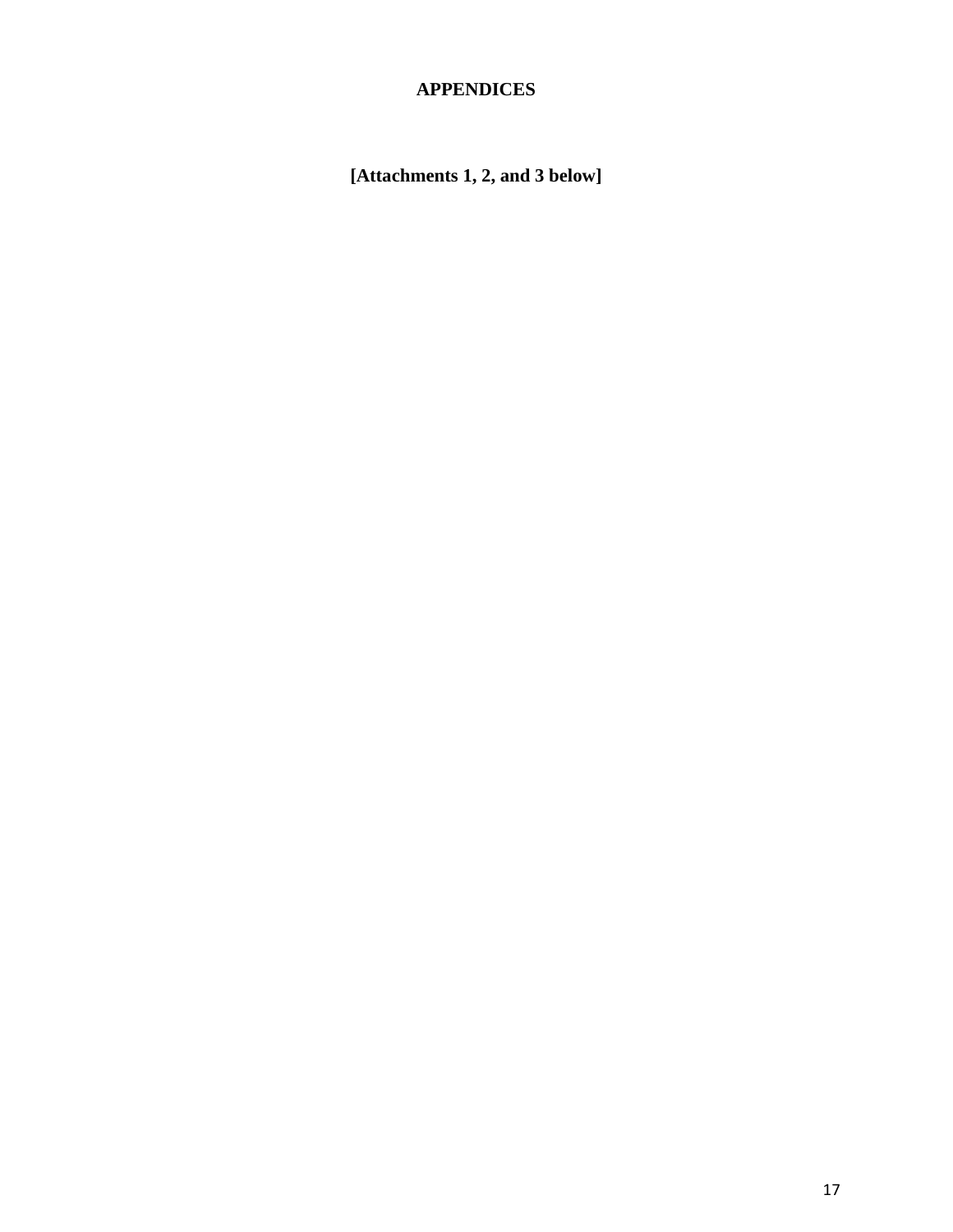

# **Request for Reasonable Accommodation**

(To be maintained separate and apart from personnel files and for the duration of the individual's employment.)

**1.** Click or tap here to enter text. **Employee's Name** 

Click or tap here to enter text. **Employee's Telephone No.** 

Click or tap here to enter text.

**Title/Series/Grade** 

 **E-mail Address**  Click or tap here to enter text.

Click or tap here to enter text.

 **Date of Request** 

Click or tap here to enter text.

**Employee's Office** 

2. Accommodation Requested: *(Be as specific as possible, e.g., adaptive equipment, reader, interpreter)* 

Click or tap here to enter text.

**3. Reason for Request:** 

Click or tap here to enter text.

If accommodation is time sensitive, please explain:

Click or tap here to enter text.

#### **Submit this Form to Reasonable Accommodation Coordinator or Decision Maker**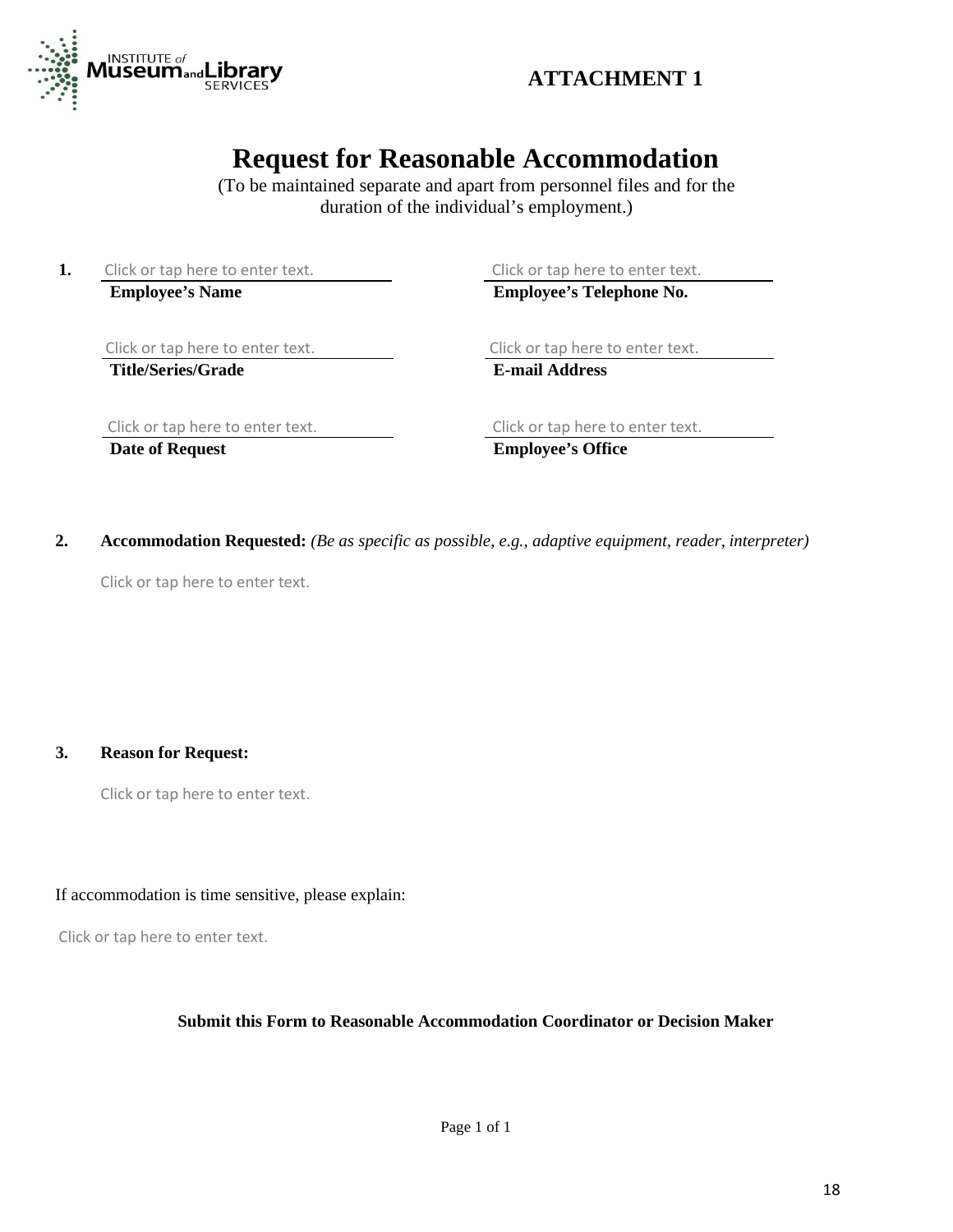



# **Denial of Reasonable Accommodation**

(To be maintained separate and apart from personnel files and for the duration of the individual's employment. Decision Maker must complete numbers 1-4 and complete number 5, if applicable.)

**1. Name of employee requesting reasonable accommodation:** 

Click or tap here to enter text.

**2. Type(s) of reasonable accommodation requested:** 

Click or tap here to enter text.

- **3.** Request for Reasonable accommodation denied because: *(may check more than one box)* 
	- $\Box$ ☐ Accommodation Ineffective
	- $\Box$ ☐ Accommodation Would Cause Undue Hardship
	- $\Box$ Medical Documentation Inadequate
	- $\Box$ ☐ Accommodation Would Require Removal of an Essential Job Function
	- П. ☐ Accommodation Would Require Lowering of Performance or Production Standard
	- $\Box$ Other (Please identify): Click or tap here to enter text.
- *ineffective or causes undue hardship):*  **4. Detailed reason(s) for the denial of reasonable accommodation** *(Must be specific, e.g., why accommodation is*

Click or tap here to enter text.

 **5. If the individual proposed one type of reasonable accommodation which was denied, but rejected an offer of an alternative type of accommodation, explain both the reasons for denial of the requested accommodation and why the offered accommodation would be effective** 

Click or tap here to enter text.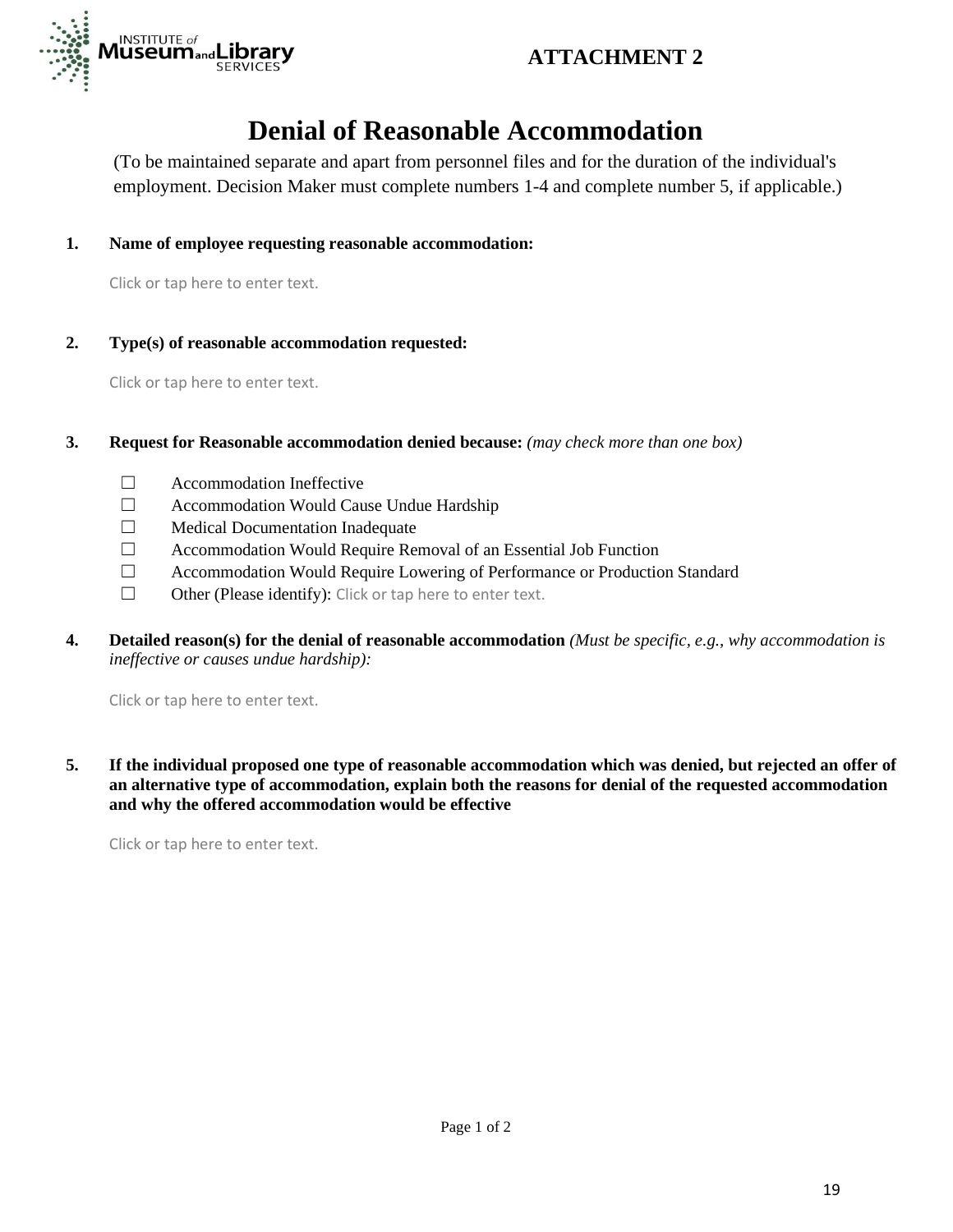#### **NOTICE TO INDIVIDUAL:**

- **6. If you wish to request reconsideration of this decision, you may take the following steps:** 
	- First, ask the Decision Maker to reconsider his/her denial. Additional information may be presented to support your request.
	- Utilize existing procedures for informal dispute resolution that can include any of the following processes: review by a second line supervisor or review by another neutral party.

RECONSIDERATION, REVIEW, AND USE OF ALTERNATIVE RESOURCES DO NOT AFFECT THE TIME LIMITS FOR INITIATING STATUTORY CLAIMS. AN INDIVIDUAL'S PARTICIPATION IN INFORMAL, ALTERNATIVE DISPUTE RESOLUTION PROCESSES WILL NEITHER SATISFY NOR DELAY TIME RESTRICTIONS OF THE FORMAL PROCESSES INDICATED BELOW.

- **7. If you wish to file an EEO complaint, or pursue MSPB and union grievance procedures, you must take the following steps:** 
	- For an EEO complaint pursuant to 29 C.F.R. § 1614, contact an EEO counselor in the appropriate Equal Employment Opportunity office *within 45 days from the date of denial or reasonable accommodation;* or
	- For a filing a written grievance in accordance with the provisions of the Dispute Resolution Systems Directive or
	- Where the denial of a request results in adverse action, initiate an appeal to the Merit Systems Protection Board *within 30 days of an appealable adverse action* as defined in 5 C.F.R. § 1201.3.

*Print/Type:* Name/Title of Decision Maker Signature of Decision Maker

Click or tap here to enter text. Click or tap here to enter text.

Date reasonable accommodation denied: Click or tap here to enter text.

I acknowledge that I have read the above information regarding my request for accommodation.

 Click or tap here to enter text. Click or tap here to enter text.

*Signature of Requester* Date

Page 2 of 2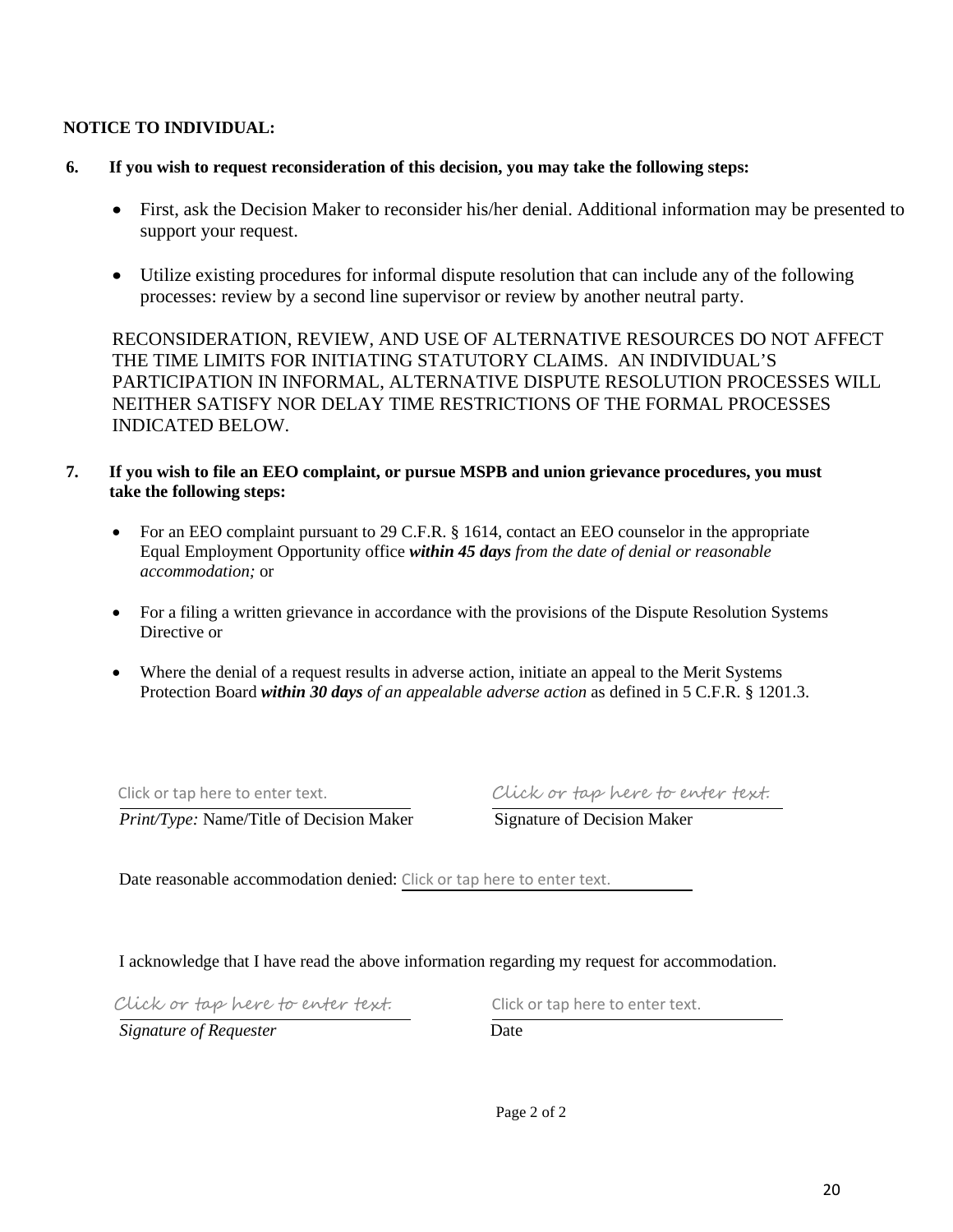

## **ATTACHMENT 3**

## **Request for Reasonable Accommodation Reporting Form**

(To be maintained separate and apart from personnel files and for the duration of the individual's employment. A copy must be provided by the Decision Maker to the Reasonable Accommodation Coordinator.) **Name of employee requesting reasonable accommodation:** Click or tap here to enter text.

**Office of employee:** Click or tap here to enter text.

- **1. Reasonable accommodation:** (*Check one*)
	- $\Box$ Approved (If approved, attach copy of Attachment 1.)
	- $\Box$ Denied (If denied, attach copies of Attachments 1 & 2 and any related written denial letter/memo.)
- **2. Date reasonable accommodation requeste**d: Click or tap here to enter text.

**Who received request:** Click or tap here to enter text.

- **3.** Name of Decision Maker if different from person identified directly above: Click or tap here to enter text.
- **4.** Date **reasonable accommodation approved or denied:** Click or tap here to enter text.
- **5.** Date reasonable accommodation provided (if different from date approved): Click or tap here to enter text.
- **6. Interim measures provided, if any:**

Click or tap here to enter text.

 **7. If time frames outlined in the Reasonable Accommodation Procedures were not met, please explain why:** 

Click or tap here to enter text.

#### **8. Job held by individual requesting reasonable accommodation (including title, occupational series, grade level, and office):**

Click or tap here to enter text.

- **9. Reasonable accommodation needed for:** (*check one*)
	- ☐ Performing Job Functions or Accessing the Work Environment
	- □ Accessing a Benefit or Privilege of Employment (e.g., attending a training program or social event)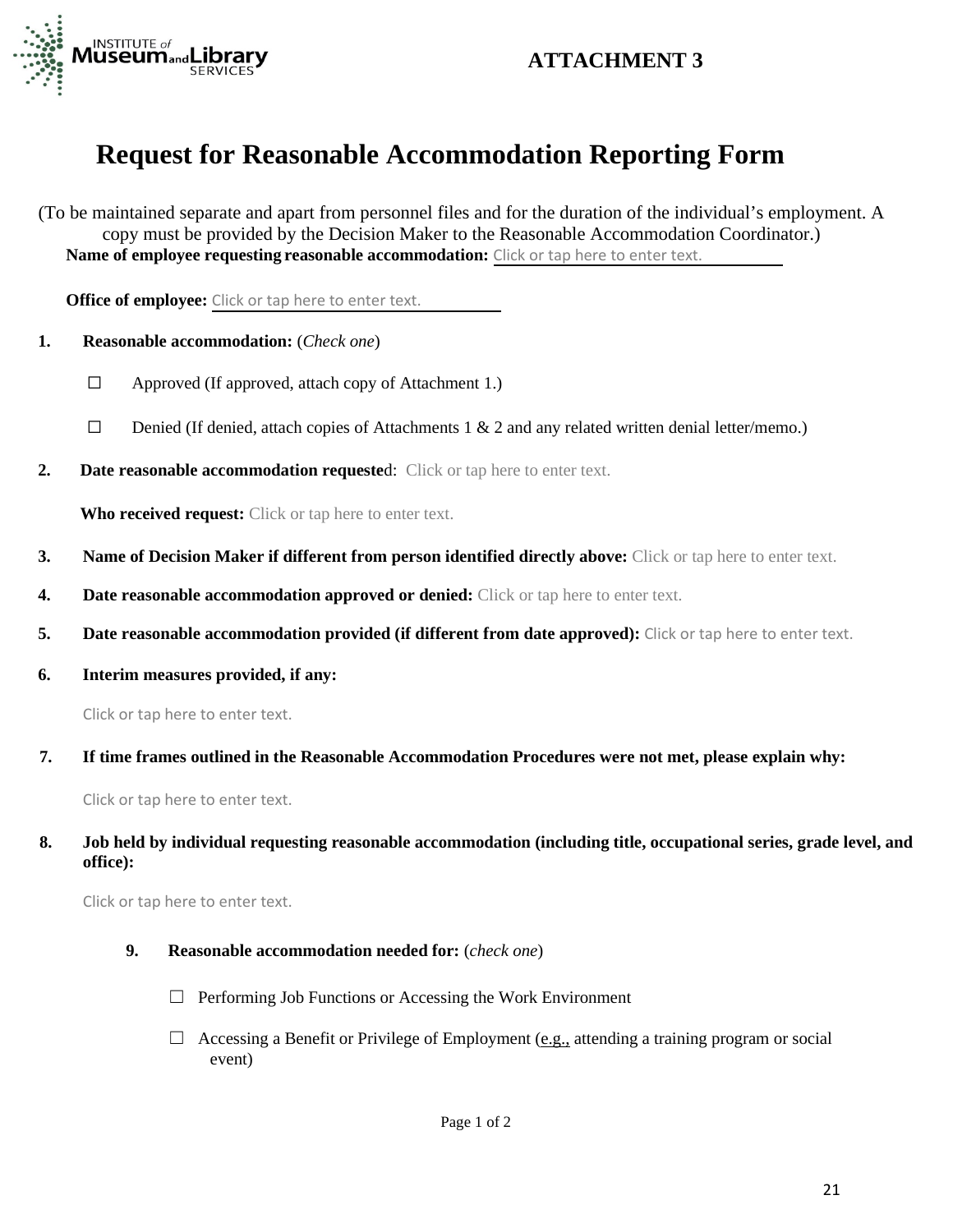#### **10. Type(s) of reasonable accommodatio**n requested (*Mark any that apply*):

 ☐ Personnel Action; ☐ Adaptive Equipment (including Information Technology and Communications Equipment)

 ☐ Specially Designed Furniture ☐ Removal of an Architectural Barrier(s) (including reconfigured work spaces)

 ☐ Accessible Parking ☐ Materials in Alternative Formats (e.g., Braille, large Print) ☐ Job Restructuring

 ☐ Retraining ☐ Adjusting Schedules ☐ Flexible Leave Policies ☐ Alternate Work Schedules

☐ Alternate Work Site ☐ Reassignment to Another Job

□ Reader, Sign Language Interpreter, or other Staff Assistant

□ Other: Click or tap here to enter text.

#### **11. Type(s) of reasonable accommodation provided** *(if different from what was requested):*

Click or tap here to enter text.

#### **12. Was medical or other appropriate supporting information required to process this request? If yes, explain why:**

Click or tap here to enter text.

#### **13. Sources of technical assistance, if any, consulted in trying to identify possible reasonable accommodations** (*e.g.,*

 *Job Accommodation Network, disability organization, Personnel, Disability Program manager):* 

Click or tap here to enter text.

#### **14. Comments:**

Click or tap here to enter text.

**Submitted by:** Click or tap here to enter text.

**Phone:** Click or tap here to enter text.

**Title:** Click or tap here to enter text.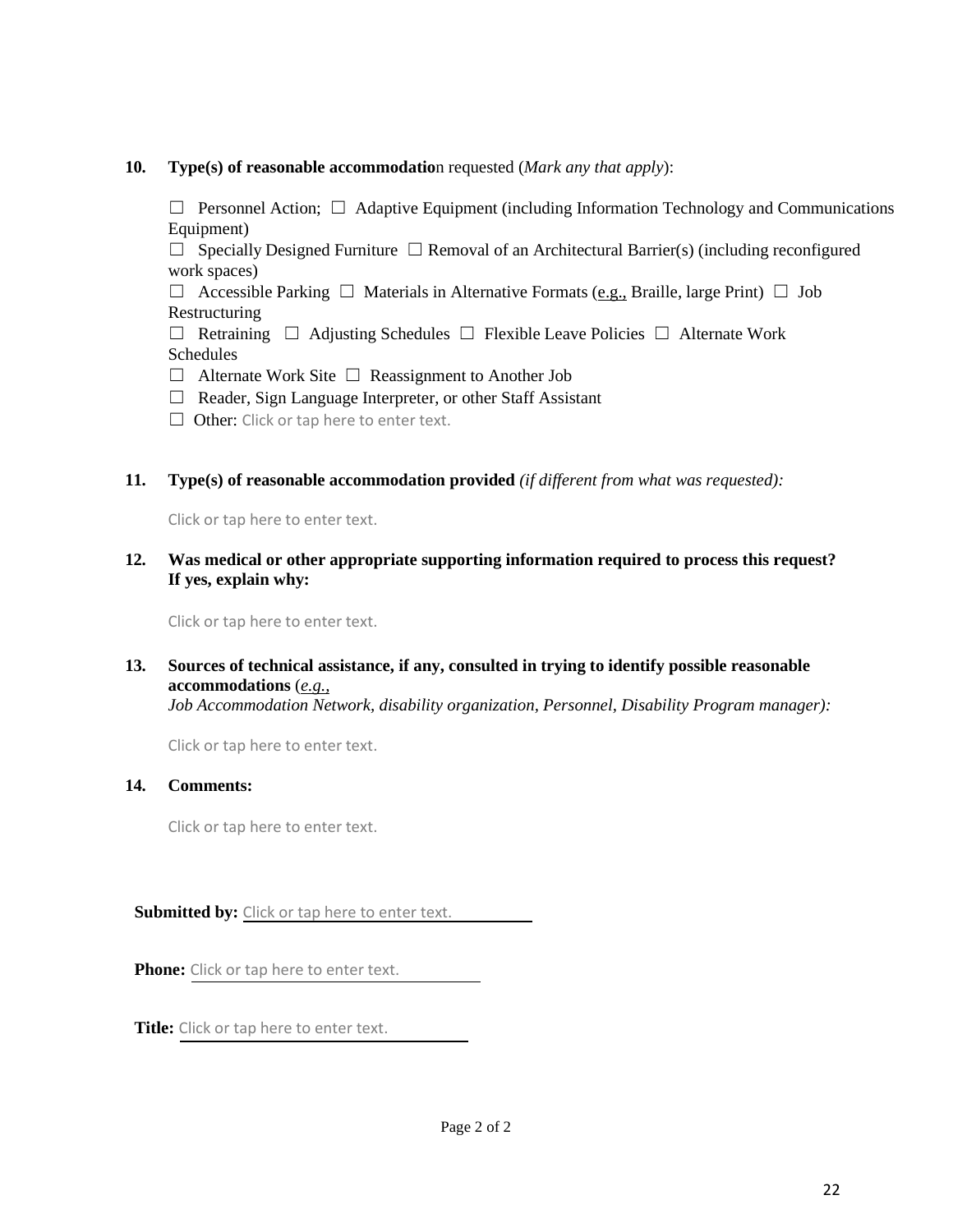#### **PRIVACY ACT STATEMENT**

 (These forms are covered by the Privacy Act of 1974. Public Law 93-597. Authority for requesting the personal data and the use thereof are given below.)

- 1. **FORM NUMBER/TITLE/DATE**: Attachment 1/Request for Reasonable Accommodation/ July 22, 2021; Attachment 2/Denial of Reasonable Accommodation/July 22, 2021; or Attachment 3/Reasonable Accommodation Information Reporting Form/July 22, 2021.
- Accommodation, Directives Transmittal Number 915.003, October 20, 2000. 2. **AUTHORITY**: The Rehabilitation Act of 1973, as amended, 29 U.S.C. 791; Executive Order 13164, dated July 26, 2000, Section 1(b)(9); and Equal Employment Opportunity Commission's Policy Guidance on Executive Order 13164: Establishing Procedures to Facilitate the Provision of Reasonable
- 3. **PRINCIPAL PURPOSE**: To record and track requests for reasonable accommodation by individuals with disabilities, their provision, and the disposition of such requests for the IMLS only.
- In an appropriate proceeding before a court, grand jury, or administrative or records. To a former employee of the IMLS for purposes of: responding to an licensing authority, in accordance with applicable IMLS regulations; or personnel-related or other official purposes where the IMLS requires information the President (EOP)) for Executive Branch coordination of activities which relate 4. **ROUTINE USES**: Pursuant to subsection (b)(3) of the Privacy Act, information may be disclosed from this system as follows: To the news media and the public pursuant to 28 CFR 50.2 unless it is determined that release of the specific information in the context of a particular case would constitute an unwarranted invasion of personal privacy. To a Member of Congress or staff acting upon the Member's behalf when the Member or staff requests the information on behalf of an individual who is the subject of the record. To the General Services Administration and National Archives and Records Administration in records management inspections conducted under the authority of 44 U.S.C. 2904 and 2906. Where a record, either on its face or in conjunction with other information, indicates a violation or potential violation of law, to any civil or criminal law enforcement authority or other appropriate agency, whether federal, state, local, foreign, or tribal, charged with the responsibility of investigating or prosecuting such a violation or enforcing or implementing a statute, rule, regulation, or order. regulatory body when records are determined by IMLS to be arguably relevant to the proceeding. To an actual or potential party to litigation or the party's authorized representative for the purpose of negotiation or discussion on such matters as settlement, plea bargaining, or in informal discovery proceedings. To a federal agency or entity that requires information relevant to a decision concerning the hiring, appointment, or retention of an employee, the issuance of a security clearance, the conduct of a security or suitability investigation, or pursuit of other appropriate personnel matter. To a federal, state, local, or tribal agency or entity that requires information relevant to a decision concerning the letting of a license or permit, the issuance of a grant or benefit, or other need for the information in performance of official duties. To contractors, grantees, experts, consultants, students, and others performing or working on a contract, service, grant, cooperative agreement, or other assignment for the Federal Government, when necessary to accomplish an agency function related to this system of official inquiry by a federal, state, or local government entity or professional facilitating communications with a former employee that may be necessary for and/or consultation assistance from the former employee regarding a matter within that person's former area of responsibility. To the White House (the President, Vice President, their staffs, and other entities of the Executive Office of to or have an effect upon the carrying out of the constitutional, statutory, or other official or ceremonial duties of the President. To such recipients and under such circumstances and procedures as are mandated by federal statute or treaty.